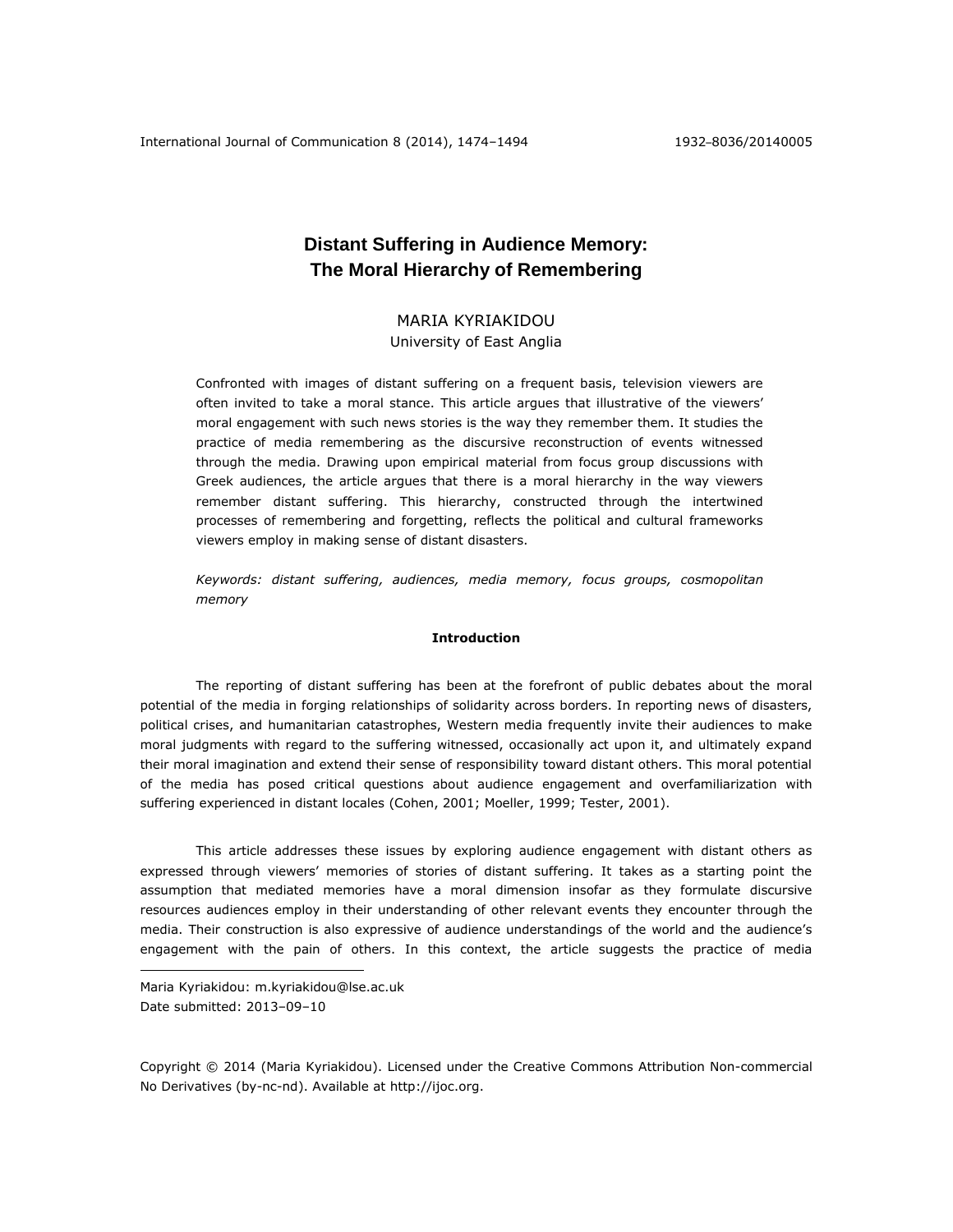remembering as an analytical category for the exploration of viewers' moral engagement with distant suffering. Media remembering is defined here as the discursive reconstruction of viewers' memories of events witnessed through the media. The focus on the discursive emphasizes the practice of remembering as much more than a mere reproduction of media reports of suffering. As a reconstruction of media stories of human pain, media remembering illustrates the process of turning memories of distant suffering into stories through discourse. What is particularly interesting in these stories is not what is remembered but rather how the stories are put together, which sheds light on the social discourses and resources people employ in reconstructing their memories as well as the cultural and moral meanings they endow them with.

This article, therefore, addresses two main gaps in the relevant literature. First, it offers an empirical footing to hitherto largely theoretical debates about audience engagement with news of distant suffering. Second, by focusing on the practice of remembering, the article explores the appropriations, (re)interpretations, and (re)articulations of media discourses by audiences, illustrating the mutually constitutive relationship between media texts and their viewers (Livingstone, 1993, p. 7) beyond the point of media reception, in the context of everyday discourses people employ to talk about and make sense of distant suffering. In doing this, the article also contributes to the proliferating field of mediated memory studies.

#### **Reporting Disasters and the Hierarchies of Life and Place**

The significance of disasters as events that often fill the news has been recognized by early media research. Exploring the journalistic criteria of newsworthiness, Galtung and Ruge (1965) highlighted the Western bias in international news, whereby events concerning elite nations and people are more probable to become news, whereas "lower rank" countries mostly attract coverage at times of crises and disasters and only when satisfying a threshold of criteria to be considered newsworthy. Such hierarchies in the coverage of international news have since been the topic of much academic debate and research (Adams, 1986; Singer, Endreny, & Glassman, 1991). A common theme among these studies has been the observation that the severity of a disaster based on the number of victims can only marginally explain the extent of its coverage; organizational factors and social and cultural affinities play a significant role in determining the coverage a foreign disaster will attract (Adams, 1986).

More recently, a report published by CARMA International has concluded that "there appears to be no link between the scale of a disaster and media interest in the story" (CARMA, 2006, p. 6). The report indicates that Hurricane Katrina, although claiming around 2,000 lives, received far more attention than the Kashmir earthquake, the death toll of which approached the 80,000 victims. This discrepancy is attributed to "Western self-interests" in the coverage of different areas of the World (CARMA, 2006, p. 5).

Empirically informed studies on the mediation of distant suffering have illustrated the role of media representations in differently situating the viewers vis-à-vis the distant victims by making different demands on their political and emotional sensibilities (Chouliaraki, 2006; Joye, 2009). Chouliaraki,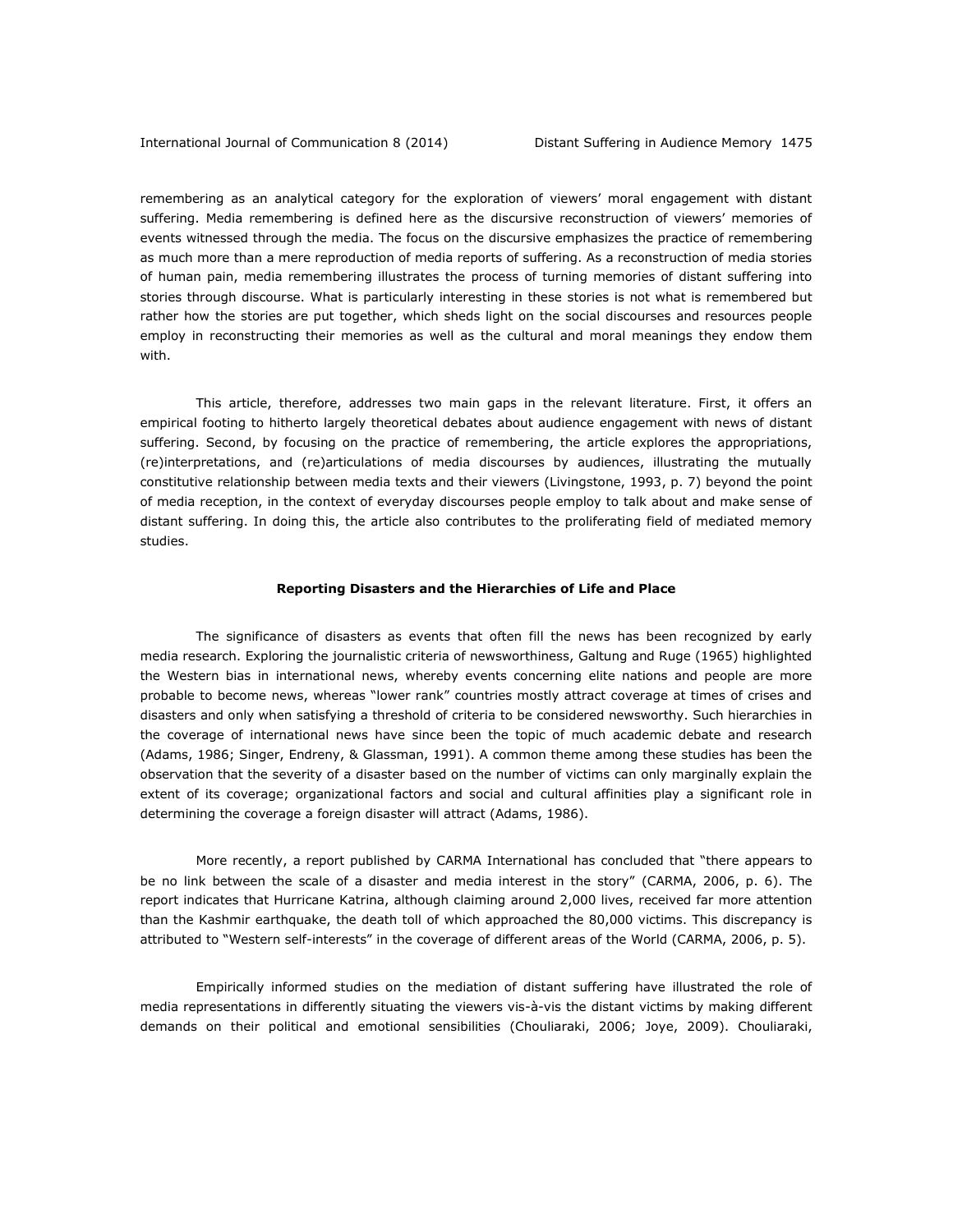employing a semiotic analysis to study television news of distant suffering, identifies three "regiments of pity" based on three modes of reporting: "adventure," "emergency," and "ecstatic" news (Chouliaraki, 2006). These types make different moral claims to the spectator: Adventure news only registers information without inviting emotion (Chouliaraki, 2006, p. 106), emergency news proposes "a frame of action to the spectators themselves" (Chouliaraki, 2006, p. 119), and ecstatic news constructs a relationship of identification between the viewer and the sufferer (Chouliaraki, 2006, p. 175).

Despite the implicit assumption that these moral hierarchies of suffering in media reporting are significant for the ways audiences engage with the different events, the question of how actual viewers relate to distant suffering remains largely unexplored. In a few notable examples, Höijer (2004) has illustrated the complexity of audience responses to news of suffering and the dependence of compassion on visuals, whereas Seu (2010), focusing on the issue of audience (in)action vis-à-vis humanitarian campaigns, has addressed the different ways people discursively distance themselves from the suffering of others. More recently, Scott (2014), exploring people's mediated encounters with distant suffering through a variety of programming, has concluded that these encounters mostly involved "indifference and solitary enjoyment" (p. 3).

The present article aims to further this strand of research. At the same time, moving beyond the point of media reception and a focus on particular stories, it addresses how media reports of suffering are transformed in the context of viewers' discourses and the extent to which the latter reflect moral hierarchies similar to the ones relevant research has attributed to media texts. In that respect, it is important to explore how media stories of distant suffering are transformed in audience memory.

## **The Moral Dimensions of Mediated Memory**

The centrality of memory as a moral globalizing force has been acknowledged in the concept of "cosmopolitan memory," which is theorized as the basis for emerging moral interdependencies and transnational solidarities (Levy & Sznaider, 2002). The Holocaust has been extensively discussed as the epitome of such events, the globally shared memories of which are central in the construction of a global moral space, where distant others become part of a common global past and "new cosmopolitan sensibilities and moral-political obligations" emerge (Levy & Sznaider, 2002, p. 103; see also Levy & Sznaider, 2006; Zelizer, 1998). Levy and Sznaider (2002) place electronic media at the forefront of these transformations, because they facilitate a shared consciousness and make moral proposals to viewers around the world. In a comparative project on Global Media Generations, Volkmer (2006) and her colleagues studied the ways media-related memories can formulate a common ground for perceiving the world. The authors argue that formative news memories, such as the Vietnam War, the moon landing, or the death of Princess Diana, provide a framework for people's current perception of the world, which is generation-specific.

The media, as widely shared and used discursive resources, play a double role in the construction of publicly shared memories. First, they provide a reservoir of mediated experiences to become the "raw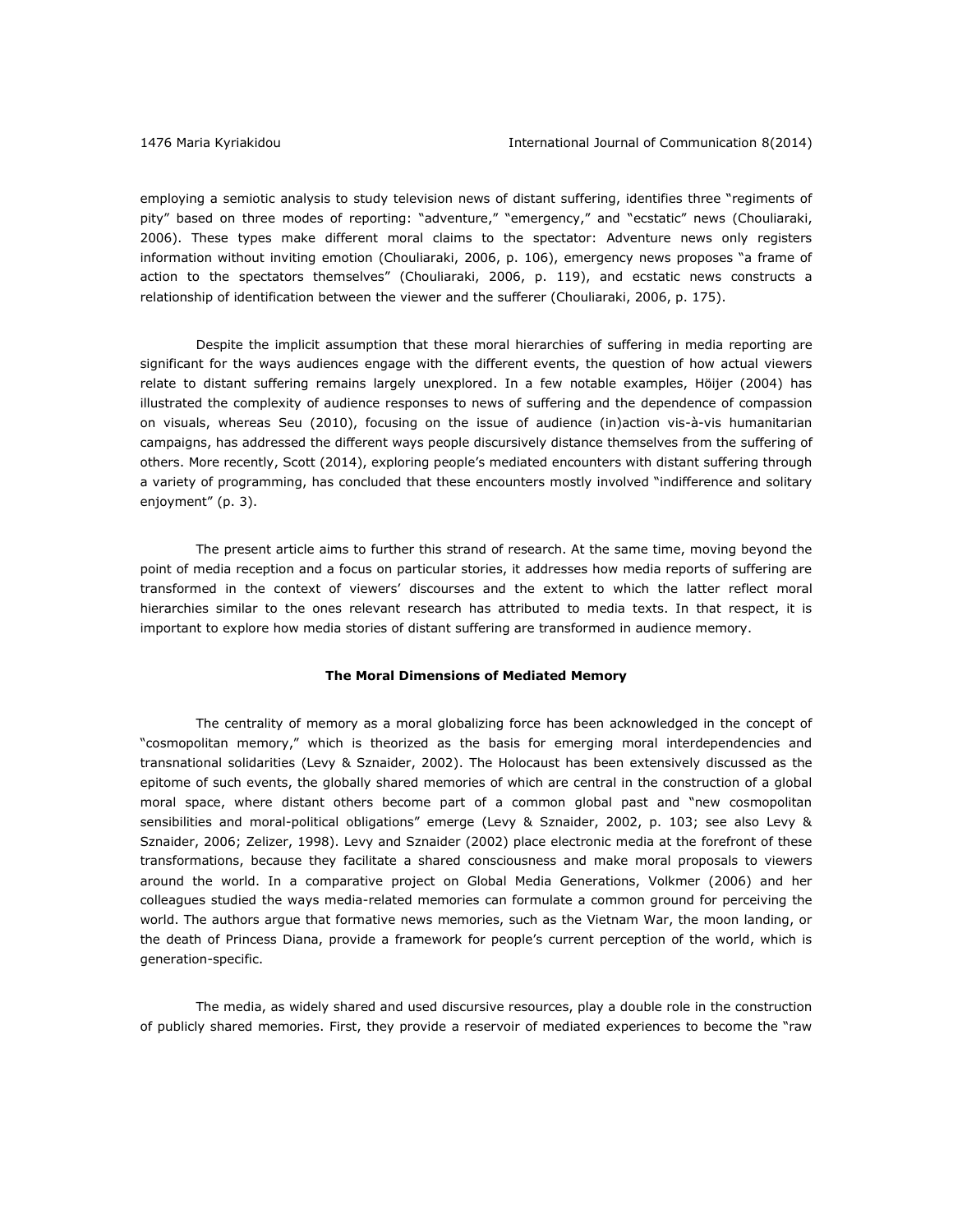#### International Journal of Communication 8 (2014) Distant Suffering in Audience Memory 1477

material" for the construction of a remembered past; second, they are implicated in the "social definition of worthiness vis-à-vis remembrance" (Irwin-Zarecka, 1994, p. 164). The differential media attention and extent of reporting of different events is a case in point. The media provide viewers with not only experiences to be remembered but the resources to interpret these experiences and future ones of the same kind. As such, they are "technologies of memory" (Sturken, 1997, p. 10)—cultural resources instrumental in the construction, reservation, and reconstruction of public memory (Garde-Hansen, 2011).

The significant work on media and memory is largely influenced by Halbwachs' (1992) arguments on collective memory. Highlighting the mutually dependent relationship between individuals and society, the concept of collective memory points out that it is through this interactive relationship that people come to construct their memories. The individual mind, Halbwachs argues, is only capable of the art of recollection, when it places itself within social frameworks of memory (Halbwachs, 1992, p. 38). These collective frameworks people draw upon to reconstruct an image of the past reflect the predominant thoughts of society, so when people remember, they do not retrieve the past from memory but actively reconstruct it on the basis of the present (Halbwachs, 1992, p. 40). In other words, the way people remember past events reflects the way they think about the present as members of a social group. Collective memory as "a set of ideas, images, feelings about the past . . . is best located not in the minds of individuals, but in the resources they share" (Irwin-Zarecka, 1994, p. 4).

It is this socially constructed nature of audience memory that this article explores through the practice of media remembering. In doing so, the article focuses on remembering as a discursive process. Discourse is understood here as the social practice of producing meaning through language use, which takes place at the intersection of texts, processes, and their social conditions, both situational and institutional (Fairclough, 2001, p. 21). It is an intertextual practice, insofar as its articulation is constituted through a mixture of genres and texts (Fairclough, 1992). Audience discourses of remembering are, therefore, approached as intertextual practices, which in their (re)telling of media stories, draw upon a variety of resources. Some of these are explicitly intertextual, evident in references to specific images and reports of disasters, whereas others, as will be illustrated in the analysis, draw upon the viewers' personal experiences. Exploring the discursive reconstructions of media stories of suffering offers insights into how media texts are appropriated and recontextualized in everyday life, and the transformations they undergo as they move from contexts of mediation to those of consumption (Fairclough, 1995).

The intertextual nature of remembering is also highlighted by discursive social psychology, which describes remembering as a process of diffusion of discourses, personal and collective, past and present, "in a single task through which we construct a discourse that allows us to objectify our experience" (Achugar, 2008, p. 7). This approach emphasizes especially the dependence of the practice of remembering on the particular communicative circumstances in which it occurs (Middleton & Edwards, 1990, p. 11). Remembering as formulated through ways of talking is constructive and action-oriented; *constructive*, because it provides a particular version of events, and *action-oriented* because this version of events aims at doing something, for example arguing, justifying, or countering (Edwards & Stokoe, 2004). Remembering as a social practice is based on elaborations, rearrangements, and even omissions. In this context, remembering and forgetting are both aspects of the same practice of memory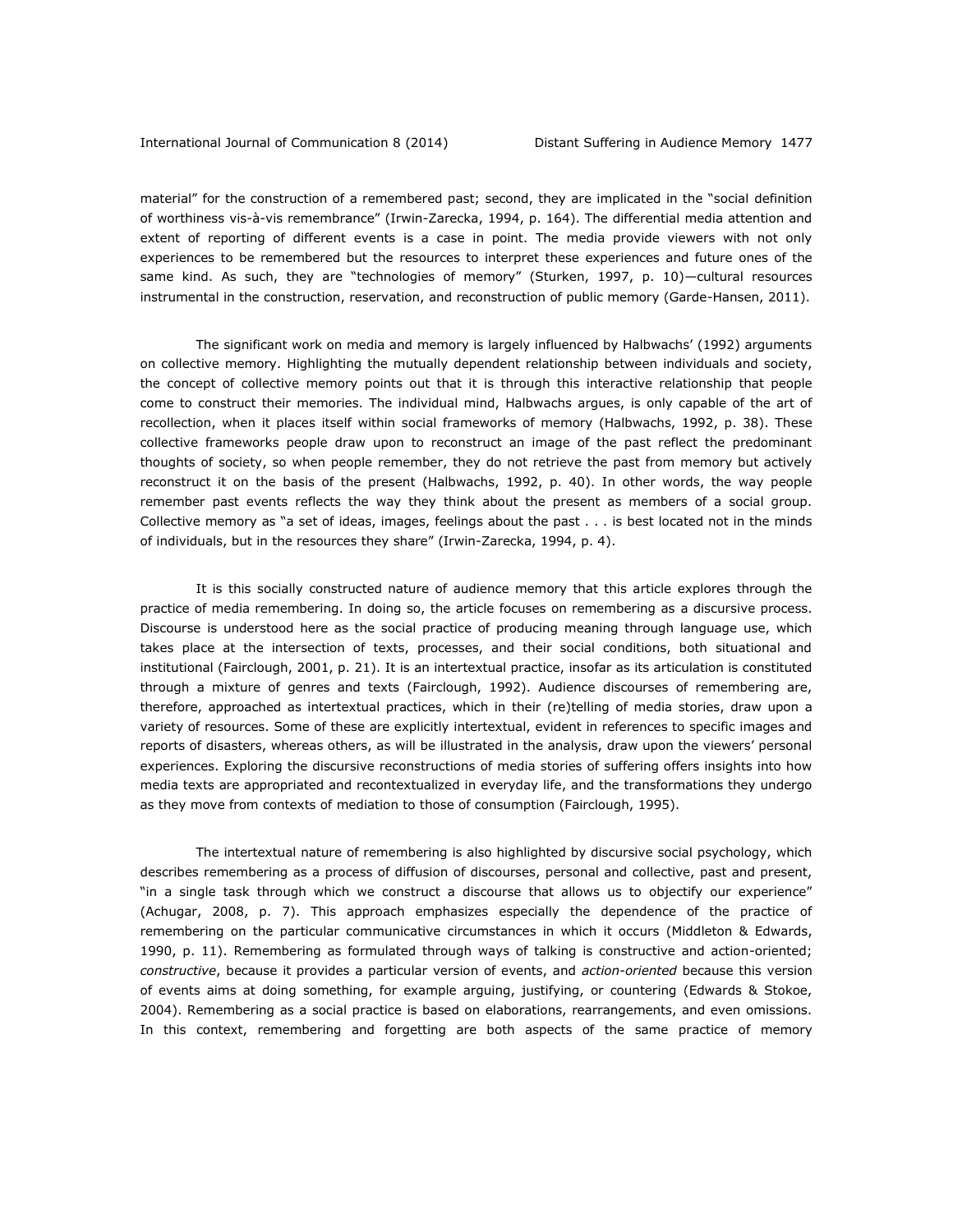construction; they are flexible practices and occasioned by the interaction of the communicative context in which they take place (Middleton, 1997).

In this sense, remembering stories of distant suffering becomes a practice not only of recollection but also of passing judgment about the events remembered. It is a reflexive articulation of the past intertwined with personal reaction (Edwards & Potter, 1992). Remembering as the retelling of events witnessed through the media is filtered through the moral evaluation people associate with that experience. Memories thus become "not only the simple act of recall but social, cultural, and political action at its broadest level" (Zelizer, 1998, p. 3). At the same time, being embedded within collective social frameworks, the discursive practice of media remembering also illustrates the ways people place themselves within the perspective of the group they are members of (Halbwachs, 1992), often, as will be discussed below, the nation. Remembering thus becomes a factor and indicator of social belonging and solidarity and of the normative order and moral imperatives that underlie such social relations (Irwin-Zarecka, 1994, p. 9). Through the articulation of their mediated memories, people construct versions of the events as well as position themselves in relation to the social world and others (Van Dijck, 2007).

Media remembering is, therefore, a practice of moral significance insofar as it is expressive of the viewers' moral attachments and situates them in relation to distant others whose presence on the screen makes claims to their sensibilities. It is also illustrative of the moral possibilities of global media in contributing to the emergence of postnational solidarities, because it is ultimately a practice of embedding media stories in broader meaning-making frameworks that viewers employ in understanding the world both local and mediated.

#### **Exploring the Practice of Media Remembering**

The rest of the article draws upon empirical material from focus group discussions with Greek audiences to illustrate the moral nature of the practice of media remembering. In particular, I explore how Greek audiences remember disasters that occurred in distant locales but were extensively reported by Greek media. The analysis draws upon 12 discussions, which included 47 participants in total. Participants varied in terms of gender, and were divided into two age cohorts: younger people in their 20s and older people in their 40s and 50s. They also differed in terms of educational background and occupation, as indicators of socioeconomic status. To maximize group diversity, purposeful sampling was employed and discussants were recruited through the snowballing method. Groups were homogeneous and consisted of peers, a choice made on the basis that since peer groups preexist the research setting, their discourses are more reflective of everyday circumstances (Sasson, 1995, p. 20). The method of focus groups was used on the premise that it is through the interaction of discussion that commonsense discourses are more vividly articulated, negotiated, and illustrated (Billig, 2002, p. 16).

In addition to the viewers' memories of distant disasters, the discussions explored two other issues: participants' attitudes to charity and their general media consumption patterns, which are beyond the scope of this article. Discussions were triggered by questions about three major disasters, the Asian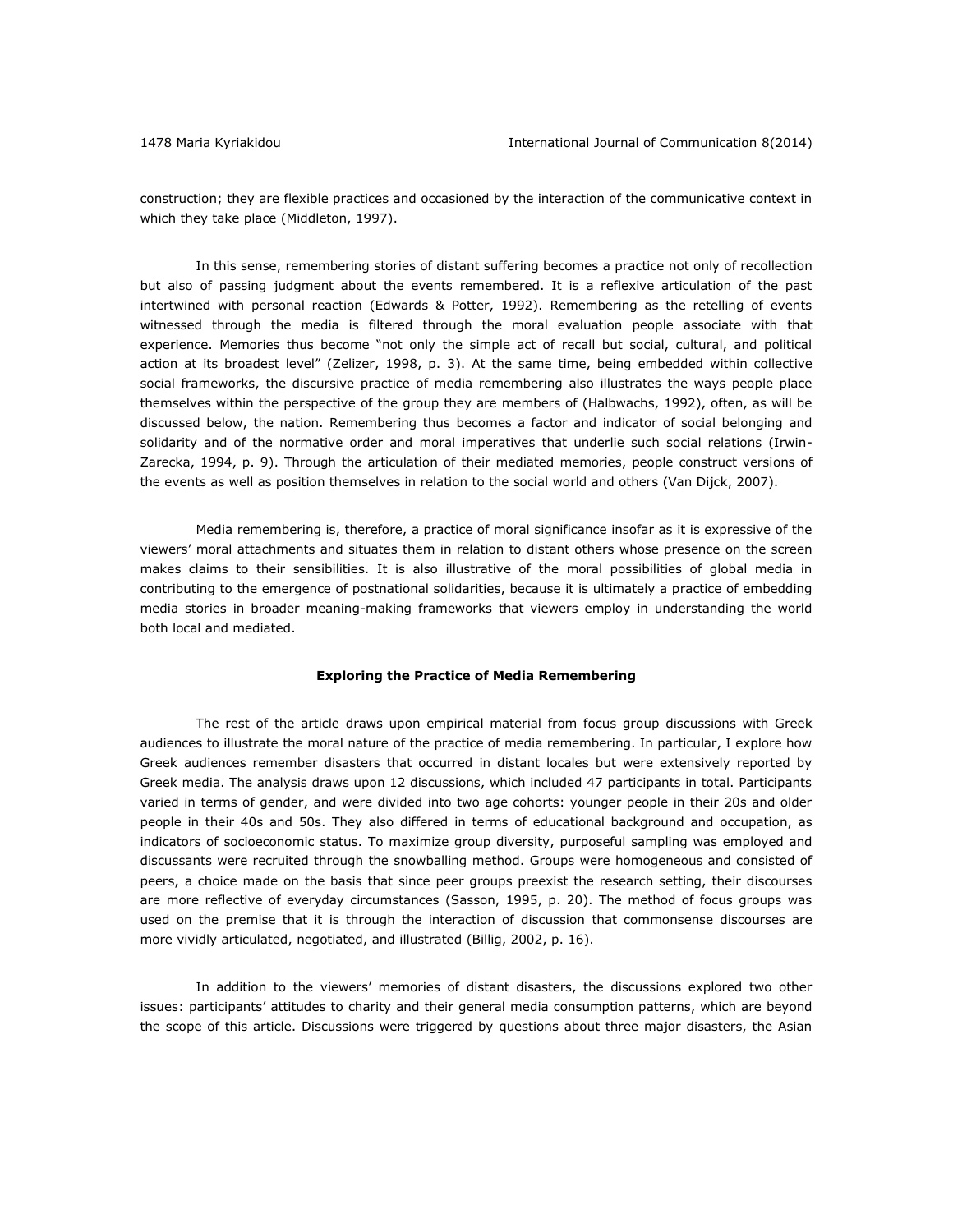tsunami of 2004 and Hurricane Katrina in New Orleans and the Kashmir earthquake of 2005. Despite their obvious differences, the three events were chosen because they occurred around the time the research was conducted (the summer of 2006), their great destructive force, and the extensive media coverage they received. Discussions extended to many other events and issues participants found relevant. The focus here will be on the different ways events are constructed in the discursive process of media remembering. In narrating stories of suffering, viewers simultaneously constructed a moral hierarchy of remembering, reflecting the significance they attributed to the stories remembered as well as their moral engagement with the suffering victims. This hierarchy consists of events participants had forgotten, those that they remembered as iconic, and others that made them reflect on their agency as moral actors.

## **Banal Suffering**

Of the three events used as triggers for the discussions, Hurricane Katrina and the Kashmir earthquake, which had taken place in August and October 2005, respectively, seemed to have faded from viewers' memory. These "absences" were treated as equally important as narratives of other events discussed, because they are "just as socially constructed as memory itself, and with an equally strong intervention of morally as well as ideologically grounded claims to truth" (Irwin-Zarecka, 1994, p. 116). Exploring, therefore, the practice of media remembering presupposes the simultaneous study of practices of forgetting. Forgetting is not to be addressed as blanks in the memory of audiences; rather, what is of great significance is *how* these events that participants claimed not to able to recall were discussed. By constructing meaning in discussion, viewers would draw upon other disasters and similar events either as points of reference or by way of confusion. The ways viewers make these associations during the practice of remembering are telling of the different ways they position themselves in relation to these specific events and the suffering of distant others overall.

#### *Hurricane Katrina: Remembering Through Stereotypes*

Characteristic of most discussions about Hurricane Katrina was that viewers' memories were not readily triggered. When shown photos of the events, it was common for group members to initially identify the disaster as a flood or even a hurricane, but only a few participants could name the disaster. The mention of the name Katrina sounded familiar to most respondents, but even then only a few could recall the particulars of the disaster.

There were two main elements in participants' narratives of Hurricane Katrina: the construction of the events as a political failure of the U.S. government and, closely related to this, the framing of the hurricane as a national disaster. Both of these aspects are expressive of an anti-American discourse, widespread and well-rooted in Greek culture (Calotychos, 2004). The focus on the unresponsiveness of the U.S. government due to its alleged racism and the construction of the victims as "poor black Americans" were characteristic of such anti-American discourses in audience memories of Hurricane Katrina, as evident in the following extract: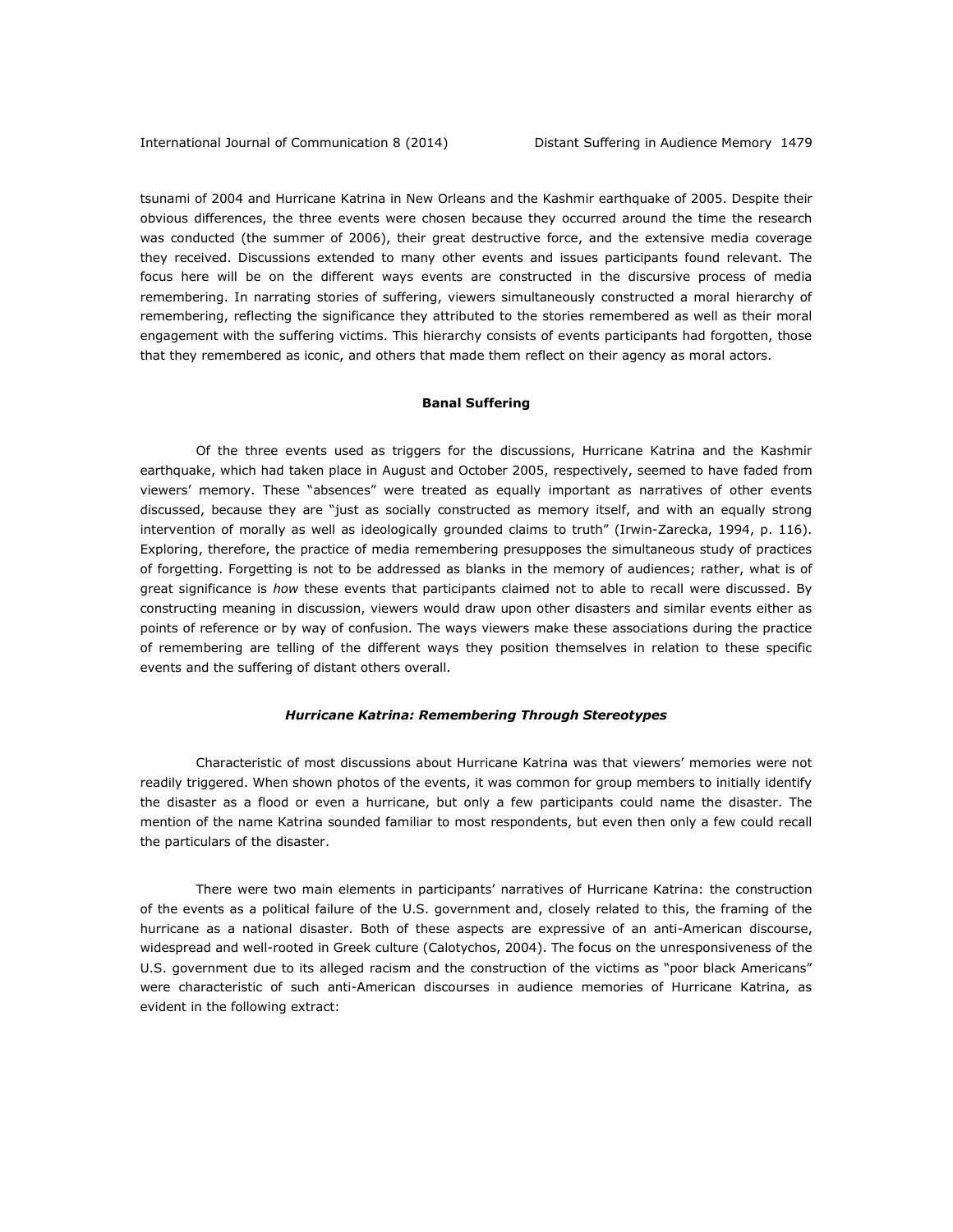Simos: They knew that it was coming! And they were evacuating the cities. Tina: They weren't evacuating it! Or rather they warned them at the last moment, and it was only White rich people that managed to leave and the Black ones who were extremely poor could not go anywhere.

(Man and woman, in their 20s, middle class, Focus Group 1)

The narrative is a combination of images and political analysis of the event. The victims are constructed as agents that *knew* about the disaster approaching. Later, agency—and blame—are placed on the authorities. The narrative also entails an account of racism, since it was only the "White rich people" who escaped the disaster. Similar political understandings of the disaster were expressed in other discussions.

Interestingly, such an anti-American discourse seemed to inform the narratives of participants who initially admitted not recalling a lot about Hurricane Katrina. In the following extract, a group of young women who claimed not to remember the hurricane as a specific disaster still find an opportunity to pass judgment on the United States overall.

Giota: But even there, you know what? I have noticed that their houses in the US are like fake ones! They should learn how to build a house! . . . In the films I watch, I mean, their houses are like that! You know, as the preconstructed houses look like! . . . I mean there are no bricks, no cement, no anything! What else could the hurricane do to them then?! Now, that it serves them right, this is not something you say but . . . (Woman, in her 20s, working class, Focus Group 7)

Not recalling the disaster, the viewer draws upon other media images to reconstruct it—namely, general images of housing buildings in the United States, in this case from films. Most importantly, there is a latent anti-Americanism in her statements, placing responsibility on the victims as Americans despite the disclaimer of her prejudice ("not that it serves them right but . . ."). Broader cultural and political discourses with a national focus enter the discussion about distant suffering and are employed to fill in the memory gaps during the practice of media remembering.

Apart from resorting to cultural stereotypes to make sense of the disaster, discussants also used another important strategy to fill in their memory gaps about the event of the hurricane—namely, the use of relevant media images of flooding. The interplay between actual events and their stereotypes is evident in the quote below, where participants, after admitting not being able to remember the specific hurricane, start describing similar images: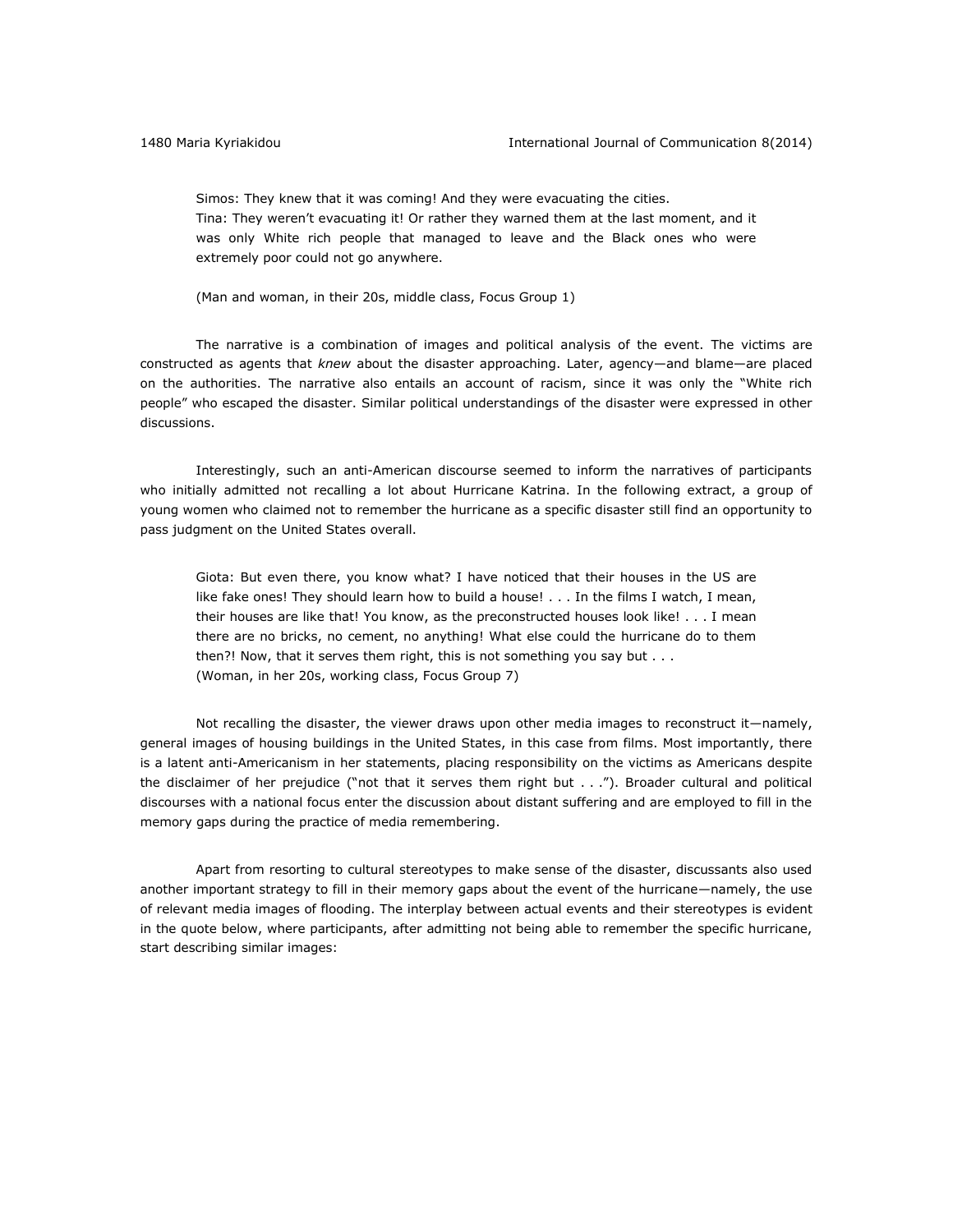Olga: The floods were very . . . the roads were covered in mud, and this thing here [shows photograph of people sitting on the roof of the houses] . . . it was shown many times! They would show it all the time! The mud!

Daphne: And the boat, people traveling on the boat trying to escape. . . . OK, well, over there . . .

Chrysa: But that wasn't from this specific one—specific but. . . . But usually, when we see disasters like that, because of hurricanes and stuff, this is how it is. Boats, people trying to escape, someone having climbed on the roof. . . . But I can't remember about this specific one.

(Women, in their 40s and 50s, middle class, Focus Group 4)

The event is described as a collection of indeterminate images, which are attributed by one of the participants to the broader category of hurricane as a disaster and a repertoire of similar images that are associated with such events. What is at stake here is the specificity of the event under discussion— Hurricane Katrina, which seems to have faded from viewers' memory and been assimilated to a similar mediated events. A similar point is made by the participant below, when asked what he can remember from the specific disaster:

Alex: In the U.S., New Orleans. . . . I can't remember it. First of all, I can't remember it because there have been many tornados, a lot of disasters because of tornados in the States and I don't remember. I confuse all of them, because there have been so many! When I watch the news, I hear about a tornado, a disaster, a hurricane but I don't retain the name.

(Man, age 25, working class, Focus Group 9)

The participant feels the need to justify his inability to remember the specific hurricane by referring to the frequency of similar events that take place in the United States and are broadcast by the media. The specificity of each disaster is lost in interchangeable images of tornados, disasters, and hurricanes. Apart from being constructed as an internal U.S. affair, then, memories of Hurricane Katrina were also reconstructed through the resort to stereotypes and similar media images.

#### *Kashmir: Remembering Individual Stories*

A similar practice of resorting to a repertoire of media images and template reporting was evident to a larger extent in participants' reconstruction of the Kashmir earthquake, which followed Katrina by only a few months and with far greater destructive force and death toll. Only in a couple of the discussions the earthquake could be remembered as a specific disaster; the following exchange was typical:

Can you remember anything about the earthquake in Kashmir? Dina: A lot of people died then . . .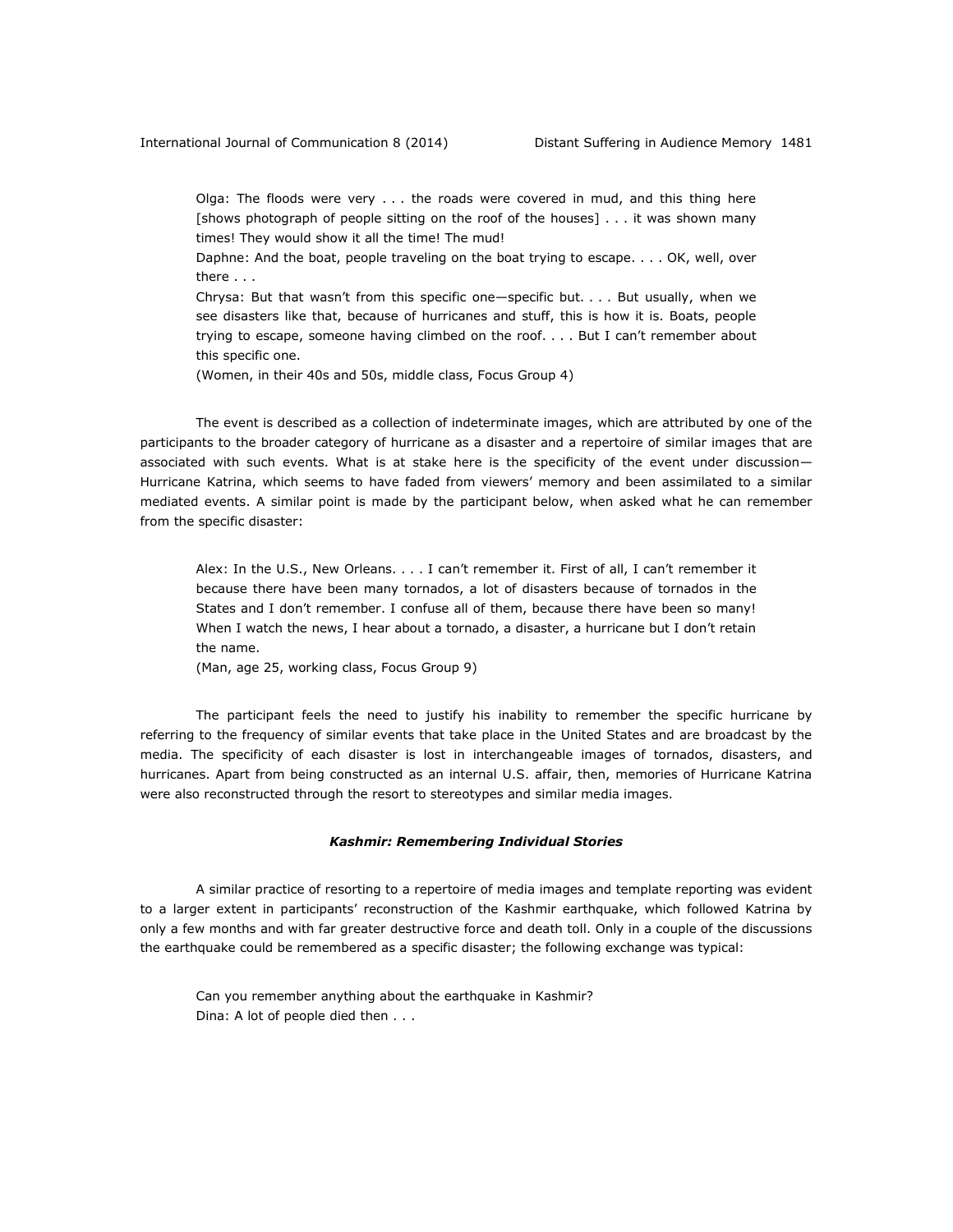Litsa: I think it must . . . it must have been the case that in ten . . . Dina: Was it about seven to eight Richter, what was it then? Peni: And did it happen around the same time that an earthquake happened in Egypt? Litsa: But didn't this happen a year ago? Yes. Litsa: Yes, I remember. And, actually, it must have been the case that after ten days, thirteen days, they found a little child and they kept showing it, I remember, for a long time . . . Peni: But didn't this happen in the earthquake in Turkey? Dina: But I can't remember anything.

(Women, in their 40s and 50s, working class, Focus Group 2)

It is evident that viewers do not merely refer to the specific earthquake but rather draw upon images of similar media stories. They try to reconstruct the events, even after admitting they "can't remember anything." The story of the rescued child also seems to be associated with earthquakes in general rather than the one in Kashmir.

Children and mothers are often subjects of images of suffering, constituting the "ideal victims" (Moeller, 1999, p. 107) of media's formulaic reporting of similar disasters. These images are recycled over time in public discourse in a way that makes it difficult to distinguish among different events. This is evident in the extract below, where participants discuss the interchangeability of media images of earthquakes.

Gerasimos: There are so many [earthquakes] that they don't register anymore. Sofia: But the scenes are always the same. The houses falling down, because construction is not good . . . (Man and woman, in their 50s, middle class, Focus Group 11)

The interchangeable nature of images of earthquakes was also evident in another characteristic of the discussions about Kashmir: the focus on personal stories of survivors. In the following extract, the discussion about the Kashmir earthquake initiated a lively exchange of stories of human suffering caused by other earthquakes:

Giota: Guys, do you remember that there was an earthquake—I don't remember in which country—and they found a woman who was . . . Mary: Wasn't it in Greece? Vicky: The factory? Mary: Yes, the factory of Ricomex!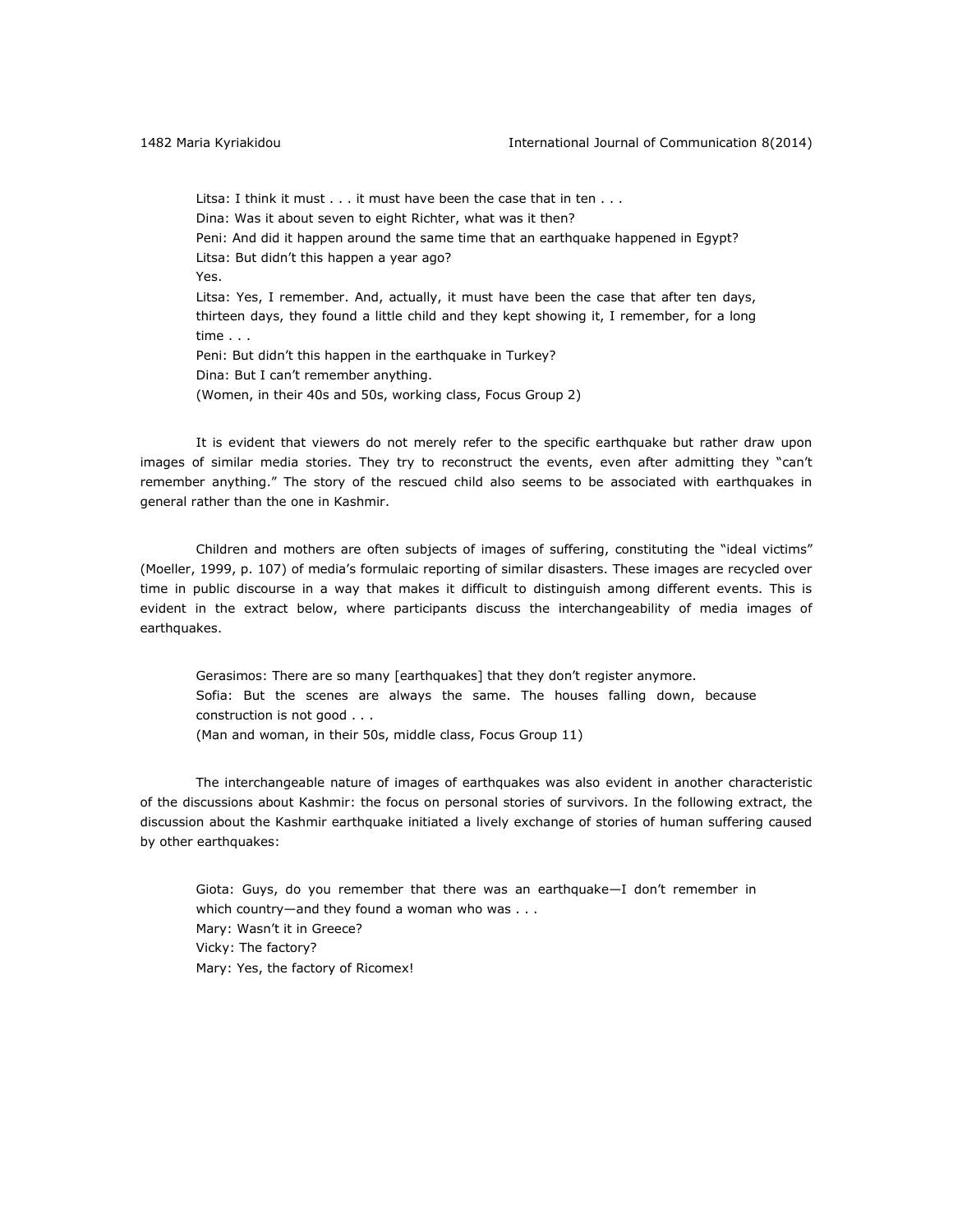Vicky: In Athens<sup>1</sup>! Giota: And she was there for days . . . Vicky: Yes, they had rescued a woman, yes, yes, yes . . . Giota: Do you remember? How did she even survive?!

Participants continued to discuss the collapse of the Ricomex factory, and then came back to similar stories that they could recall:

Giota: And then there was another one, with a little boy, Andreas<sup>2</sup>, I don't know where. . . . And it took them days to take him out of the ruins, but they rescued him in the end.

Vicky: I remember something else in Armenia<sup>3</sup>... a mother who had a ... who was trapped with her child and in order to save it she had cut her fingers . . .

Giota: Yes, and she would feed the child!

 $\overline{a}$ 

. . .Mary: And then another story, that somebody would drink their own urine in order to survive. But it's so horrific! To be under the ruins and nobody finding you!

(Women, in their 20s, working class, Focus Group 7)

Similar stories of survivors were mentioned in other focus group discussions, such as of a woman who "was trapped, and they found her a month later . . . and there was a pack of pasta and she survived on dry pasta" (Georgia, 56, middle class, Focus Group 5). Because of their emotionally compelling nature, human stories of individual suffering have a lasting impact on viewers' memory*.* 

Nevertheless, what is being lost in the discussions is the specificity of the context in which these stories occur. The conversation becomes an exchange of stories of particular instances of horrific suffering, where the categories of time and space completely collapse and the historicity of the event is obscured. Susan Sontag (2003) makes a similar point with regard to photographic images of suffering. "The problem", she argues, "is not that people remember through photos, but that they remember only the photos", which "eclipses other forms of understanding and remembering (p. 89). This does not mean that harrowing images lose their power to shock, but "they are not much help if the task is to understand" (ibid.). In the same way, harrowing stories of specific sufferers are reconstructed by participants in the practice of media remembering, but they are devoid of their sociohistorical circumstances that would allow for better understanding of the predicament of the sufferers. The local (earthquake in Athens) is intertwined with the distant (earthquake in Armenia), and the discussion about the recent (Kashmir)

 $1$  Participants here refer to the collapse of the Ricomex factory during the Athens earthquake of September 7, 1999. The collapse left 39 dead and a number of injured victims.

 $<sup>2</sup>$  Andreas Bogdanos was an 8-year-old boy who was extricated from the ruins of his home after a strong</sup> earthquake in the city of Aigio, Greece, in 1995. The rescue operation lasted for more than 20 hours and was covered live by the national media virtually for its entire duration.

 $3$  The participant seems to refer to the 1988 earthquake in the area of Spitak, Armenia.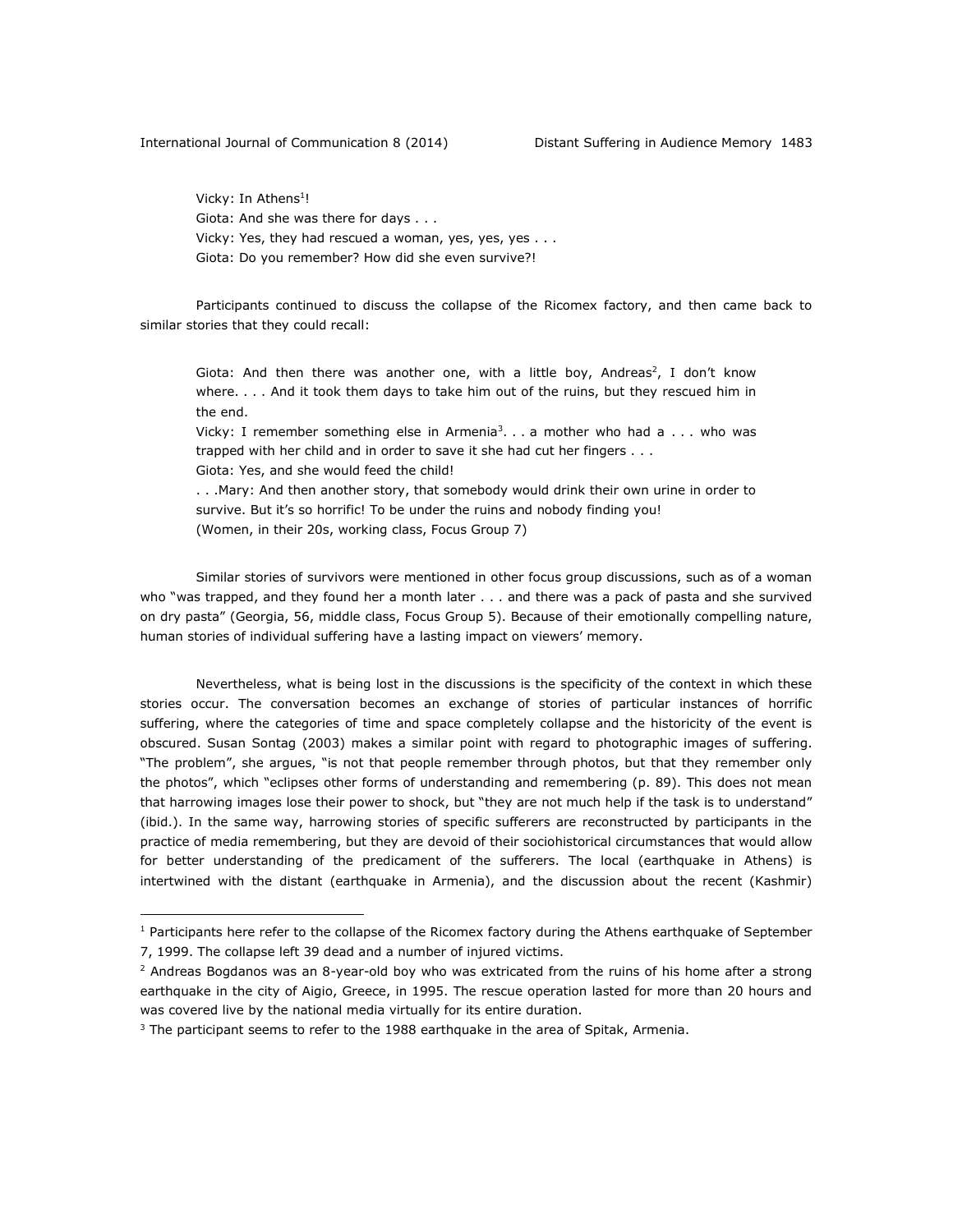brings to the fore images of the past. These associations point to the construction of the theme of human suffering caused by earthquakes as an interpretative category for a number of different events. At the same time, however, this process of categorization obscures the specificities of particular events.

#### **Hurricanes, Earthquakes, and the Banality of Suffering**

In the process of the discursive retelling of the Kashmir earthquake as well as Hurricane Katrina, participants in the focus groups drew upon media images of trauma that seem to have accumulated over time into broader interpretative frameworks to which people resort to make sense of similar events. These discursive frameworks are acquired over a long period of exposure to similar media images and representations and shape understandings of subsequent mediated disasters of a similar nature (Kitzinger, 2000). Events, in this context, become "de-evented" (Silverstone, 2007, p. 62); they somehow lose their uniqueness and become part of a broader discursive framework, falling into "frames that they provide for each other as well as those that, in the media's own imaginary, lie close at hand in the present and popular reservoir of dramatic images" (Silverstone, 2007, p. 63). They are decontextualized from their specificities and become, through a process of osmosis, part of similar mediated narratives (Kitzinger, 2000, p. 76).

This recycling of images in audience discourses in a way that the uniqueness of the disaster is concealed bears significant latent moral implications for viewers' engagement with the suffering of distant others. Disasters such as hurricanes and earthquakes are constructed as expected, unremarkable, and ordinary. In the following extract, participants account for the fact that they cannot remember Hurricane Katrina:

Mary: They did not show this as much as the tsunami! Giota: I'm telling you, the tsunami happened years ago, and it feels as if it has just taken place. Whereas hurricanes and earthquakes are . . . a typical phenomenon by now, they are ordinary. This is why. (Women, in their 20s, working class, Focus Group 7)

The lack of uniqueness or novelty of disasters such as hurricanes and earthquakes is employed here as an argumentative strategy to justify the fact that viewers do not remember Hurricane Katrina as easily and vividly as the tsunami in Asia.

By describing hurricanes and earthquakes as "typical" and "ordinary," viewers also construct the suffering that these disasters entail as ordinary, expected, and, ultimately, banal. Cohen describes the "normalization" and "routinization" of suffering as the loss of the potential impact of suffering due to the viewers' familiarity with it and the activation of "the memory trace that 'this is just the sort of thing that's always happening in places like that'" (Cohen, 2001, p. 189). This should not necessarily be translated as the viewers' loss of the sense of conventional definitions of normal and their emotional numbness toward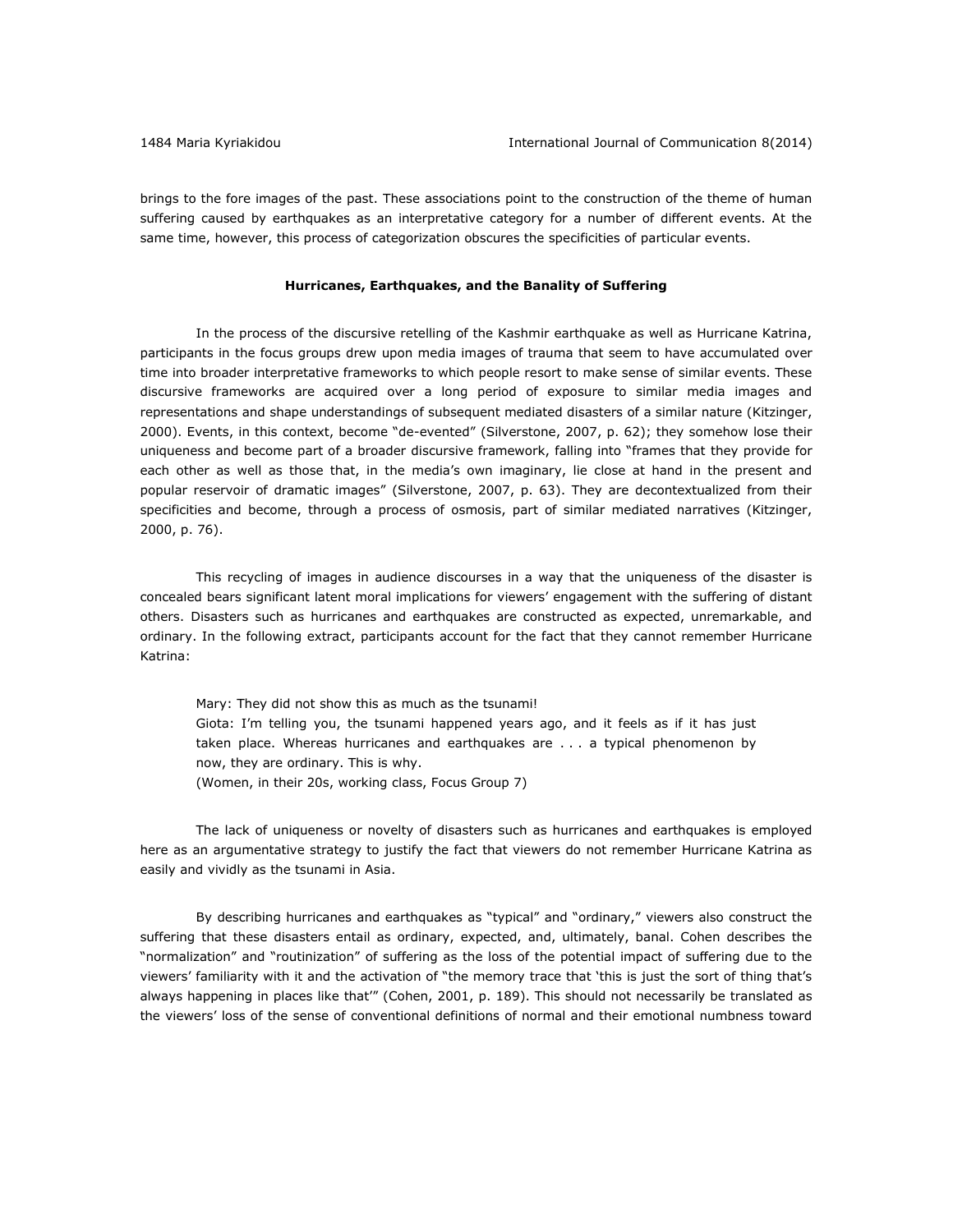the suffering of others, as the compassion fatigue thesis implies (Moeller, 1999). Rather, what is at stake here is that particular areas are constructed as more exposed to disasters and the people living there as more vulnerable to trauma, as is evident in the extracts below, in which participants reflect on the Kashmir earthquake:

Vivi: Something that I always think about, when something like this happens, is why it is always that the poor people are hit! . . . the poorest people, the poorest places. (Woman, age 40, working class, Focus Group 5) Fanis: Wherever there is a poor person . . . that's where it hits! Stelios: Wherever there are poor people, their bad destiny follows them, yes! That's where it hits, yes! (Men, in their 20s, working class, Focus Group 9)

The participants here make a moral judgment, expressing frustration with the apparent unfairness of disasters always hitting the most unfortunate ("why"). At the same time, however, through the use of the commonplace in Greek langue ("Wherever there are poor people, their bad destiny follows them"), discussants naturalize the occurrence of disasters in specific places and for specific people.

The events become blurred with media images—the means through which they were supposed to be remembered (Zelizer, 1998, p. 202). These template images provide a contextual framework for viewers to make sense of the events they witness. At the same time, however, they undermine the events they contextualize by conflating the complexity of each individual event into a set of similar images (Zelizer, 1998, p. 226). What is precarious here is audience understanding of the particularities of a given disaster, which, in turn, can allow for a full moral engagement with the situation witnessed. As suffering becomes de-evented, it is evacuated by the dimension of historicity, necessary for understanding the distant other (Chouliaraki, 2006, p. 43).

#### **Iconic Suffering**

If hurricanes and earthquakes were constructed as banal through the practice of audience remembering, two disasters—the 2004 South Asia tsunami and the terrorist attacks of September 11, 2001—were discussed as exemplary memories of global disasters. The extraordinariness of these events relate to their "novelty," as referred to by participants and in contrast to the "ordinariness" of earthquakes and hurricanes. This also has formed the basis for their appropriation into broader discourses, ultimately constructing them as "iconic events" in public memory. *Iconic* is used here to denote the events that come to mean something more than their individual components and acquire a mythic meaning, representing universal concepts, emotions, and meaning (Sturken & Cartwright, 2001, p. 36).

The tsunami and 9/11 were especially remembered and narrated in relation to their coverage, most of which was amateur footage reporting the events as they unfolded. The implications of this mode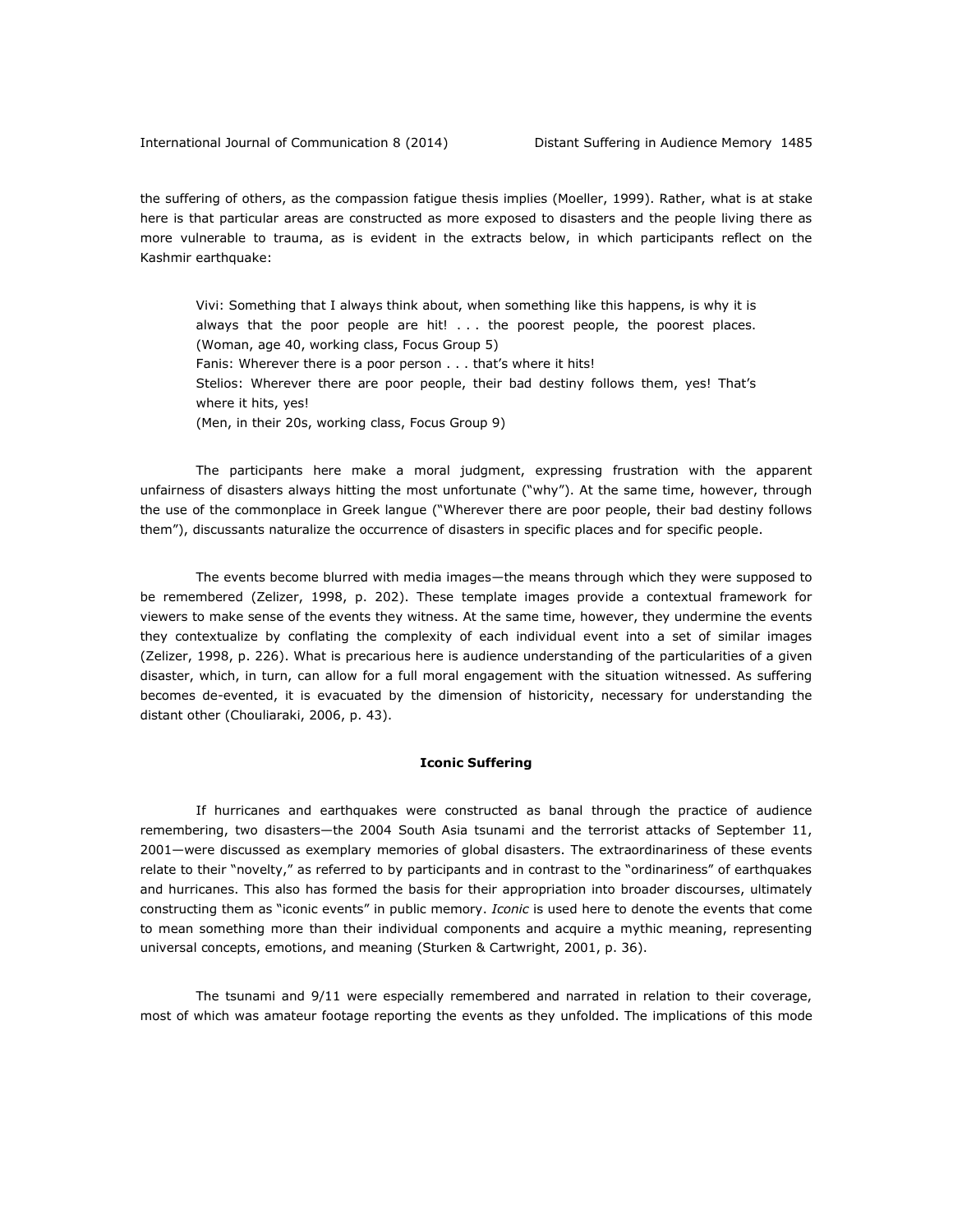of reporting for the audience were twofold. First, due to the use of unedited footage, the events were witnessed in a virtually immediate, intensely emotional way, as if the viewers were present in the scene of suffering. Second, these images were impressionable and dominant in audience discussions because of their spectacular character and, related to this, their novelty. In the following extract, the Indian Ocean tsunami is remembered as an unimaginable spectacle that viewers "had never before seen in their lives":

Tina: In the beginning, although we could see it as an image, I could not comprehend it. . . . Did you also feel this? Simos: I did like this [moves as if to protect himself] to avoid the wave! (laughter) Simos: It was a show! It was an impressive wave that took everybody away! (Woman and man, in their 20s, middle class, Focus Group 1)

The sense of immediacy with the scene of suffering is expressed through the viewer's alleged move to avoid the wave. The emotionally compelling nature of the images of the tsunami disaster is conveyed through the use of the verbs *comprehend* and *feel*. This intense emotional engagement is linked to not only the sensed immediacy of the experience but the extraordinary nature of the event, "a show," its memory based on "impressive" pictorial images.

The September 11 attack on the World Trade Center was also remembered in terms of its media representations, the "images of people burning and falling of the towers" and of the planes hitting the towers. In the following extract, the group is asked to explain why 9/11 was the event that first comes to mind when they think of the concept of "global disasters":

Nikos: It was the most horrifying! Sotiris: Yes, it was something that had never happened before! Nikos: Along with the tsunami, I think. No, it was the whole story even. . . . First of all, it is not a natural disaster! Sotiris: It was like a film! You see it and you can't believe it! As if it is fake! (Men, in their 20s, working class, Focus Group 10)

In terms similar to the tsunami, 9/11 is described as extraordinary, "something that had never happened before," and the attack is again constructed as a "terror spectacle" (Kellner, 2003), a "film."

A main characteristic of the articulation of remembering iconic disasters is the presence of the viewer in the narrative of the events in a way of emotional immersion. The use of affective vocabulary in the above extracts is indicative of this emotional positioning of the viewers. Remembering the disasters becomes an emotional enterprise that focuses on instances of affective intensity rather than a narrative of facts and sequences of events. It is this affective impact that seems to be the triggering point for viewers' recollections of the two events. It is also an element that links the two events in viewers' collective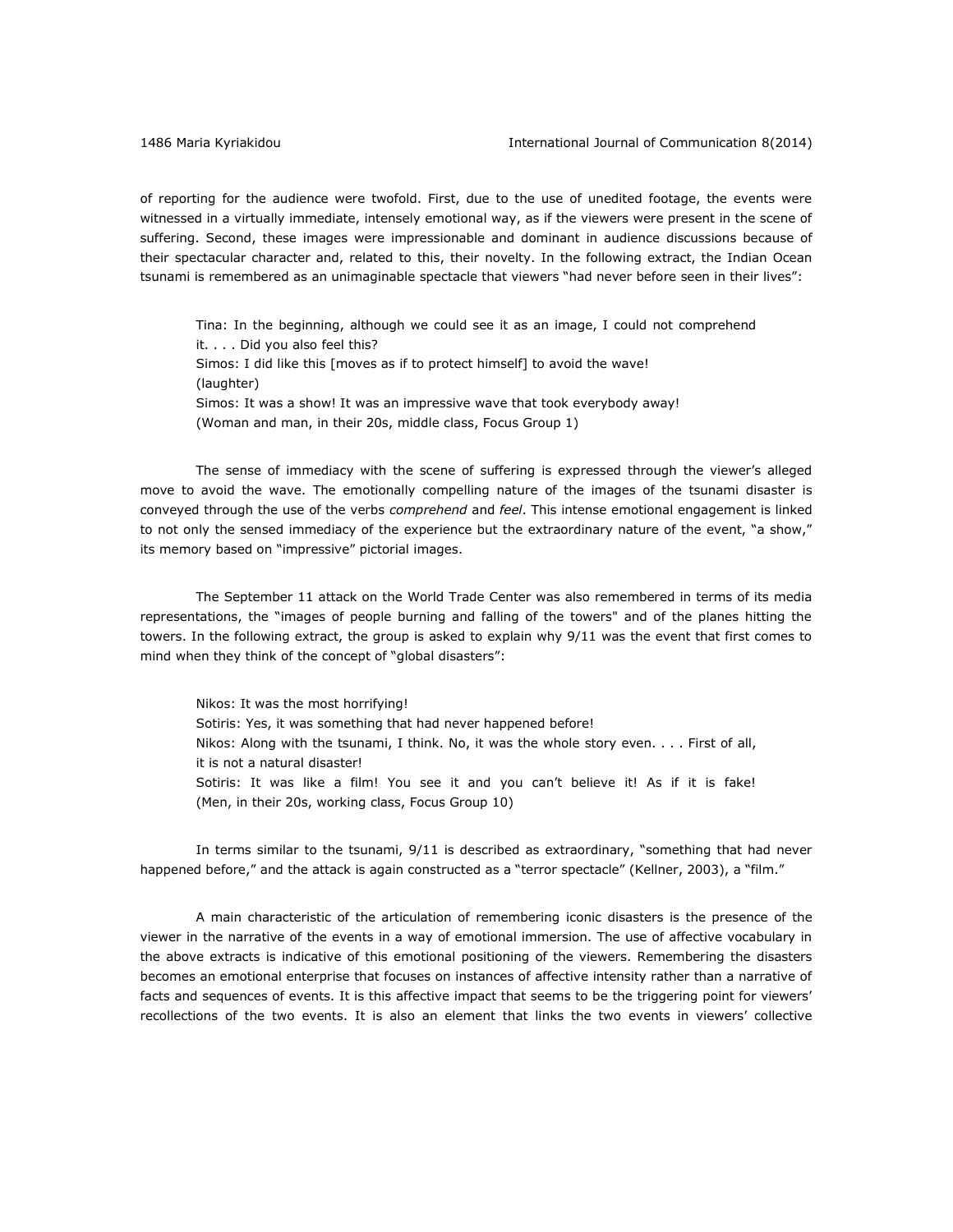remembering. They thus escape their individual meaning and become reference points in framing each other and in constituting points of comparison to other instances of suffering.

A particular characteristic of this emotional kind of remembering was the construction of the two events as "flashbulb memories"—a "mixture of personal circumstances and historical events in memory" (Pennebaker & Banasik, 1997, p. 5). Flashbulb memories describe the situation in which viewers not only remember the event itself but can recall their personal situation when they first heard about it. This is best illustrated in the following extract, where the group starts talking about September 11:

Mary: I was sitting exams for college and I was studying with the TV switched on! And while I was reading, I had the TV on, on mute. And I lift my eyes, I see an aeroplane on the TV, I say "what's going on, are you kidding us?!" I say "OK", I'm about to start again, I look again, a second one! I drop the books! (laughs) I was shocked! (Woman, in her 20s, working class, Focus Group 7)

Similar accounts were given by other participants recalling watching television in the afternoon of September 11, 2001, and suddenly being confronted with the incomprehensible sight of the Twin Towers collapsing. Although not as frequently, the Southeast Asian tsunami was also remembered by some participants as a flashbulb memory, as the quote below describes:

Dimitris: Well, I get into the house—listen to this—I get back home and suddenly I turn around, I hadn't realized a thing, my sister was also there, and I turn and see the television, there was a huge wave on the screen at that moment, you know, there were people that had recorded the event with a camera, and they were showing this on the news, a huge wave, and I say "What is this?" I didn't know. . . . First of all, I didn't even know what "tsunami" meant. (Man, age 27, middle class, Focus Group 8)

The viewers position themselves as in a virtually unmediated relationship with the scene of the suffering. Through the use of temporal references ("while I was reading," "suddenly I turn around"), the participants describe the spectacle of suffering as "an immediate reality" (Chouliaraki, 2006, p. 40), as if the events were unfolding in front of their eyes, in a dimension of "instantaneous proximity" (Chouliaraki, 2006, p. 164).

At the same time, viewers vividly recollect not only the images of the disaster but their exact situation at the time they heard about the event, in a mixture of mediated and autobiographical memory. According to Pennebaker and Banasik (1997), people have such vivid recollections in relation to flashbulb memories, exactly because they can include themselves in the event as immediate witnesses and thus place themselves in a historical context. Viewers' narratives here are not merely of the events but of themselves watching the events. Confronted with a sublime spectacle, with a disaster that they cannot comprehend and have never experienced before, viewers try to make sense of their experiences through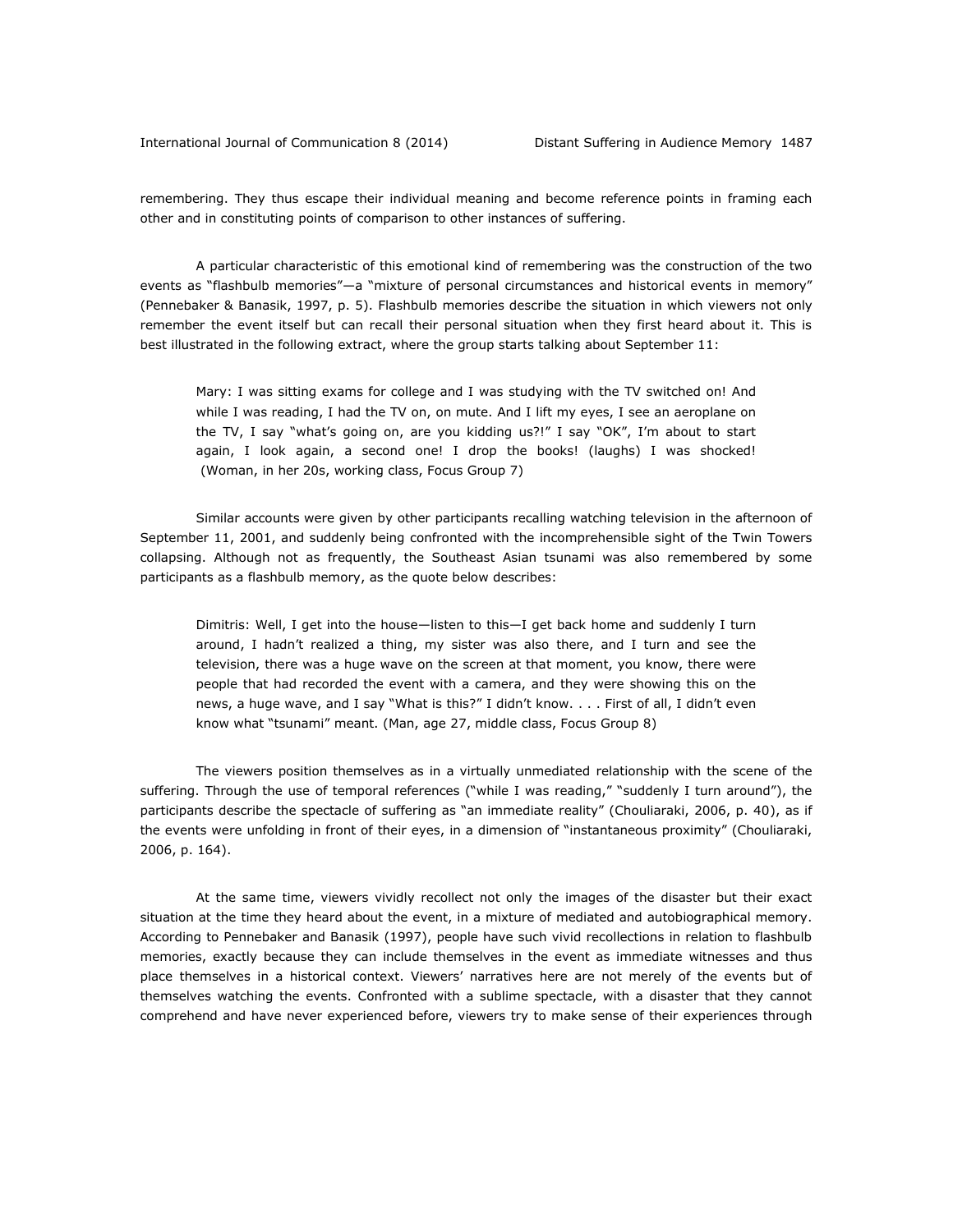"reflexive contemplation," by placing themselves within the spectacle of the disaster, by "watching" themselves watching the disaster (Chouliaraki, 2006, p. 175).

It is exactly this positioning of the viewer as an immediate witness to the event and, thus, part of a historical context that renders the tsunami and 9/11 iconic in collective remembering. They are events through which viewers engage with and reflect on the global; however, they do this by placing themselves as participants in the events as they unfolded. This gravitation toward the self and the emphasis on the spectacular construct the events as iconic in memory but obscure the moral relationship between the spectator and the sufferer. If, through the normalization of earthquakes and hurricanes as banal in media remembering, understanding is suspended because of the decontextualization of the suffering from its historicity; in iconic disasters, understanding is overwhelmed by intense emotionality and the spectacularity of the events.

#### **Cosmopolitan Suffering**

Another disaster was vividly recalled by all focus groups: the 1999 earthquake in Turkey. The earthquake occurred in Izmit, northwestern Turkey, and its death toll rose above 17,000 victims. The geographical proximity to Greece rendered it newsworthy, and its extensive media coverage was accompanied by many aid pledges. The earthquake was followed less than a month later by a strong earthquake in Athens, which, although of a much smaller scale and destructive force, was one of the strongest Greece has experienced in recent history. The subsequent exchange of support between the two countries came to be described by news media as the "Greek-Turkish earthquake diplomacy" (Ker-Lindsay, 2000), symbolic of an apparent overcoming of the mutual hostility between the two neighboring countries.

The earthquake in Turkey seems to be unique in its complicated status as an event both proximate and distant. It is more proximate than any of the other disasters discussed, because it concerns a neighboring country. It is also associated with an event of a national significance, the Greek earthquake. At the same time, however, it remains distant, because it occurred in another nation; this distance is even more accentuated by the historically hostile relations between Greece and Turkey.

It was remarkably common for participants to turn the discussion to the Izmit earthquake when asked about their memories of the Kashmir one. The extract below is indicative of this tendency:

Do you remember anything about the Pakistan earthquake? Mary: No! Nothing! Vicky: Only about the Turkey earthquake! How come? Vicky: I don't know . . . Giota: It sticks more with you because it is a neighboring country, isn't this why?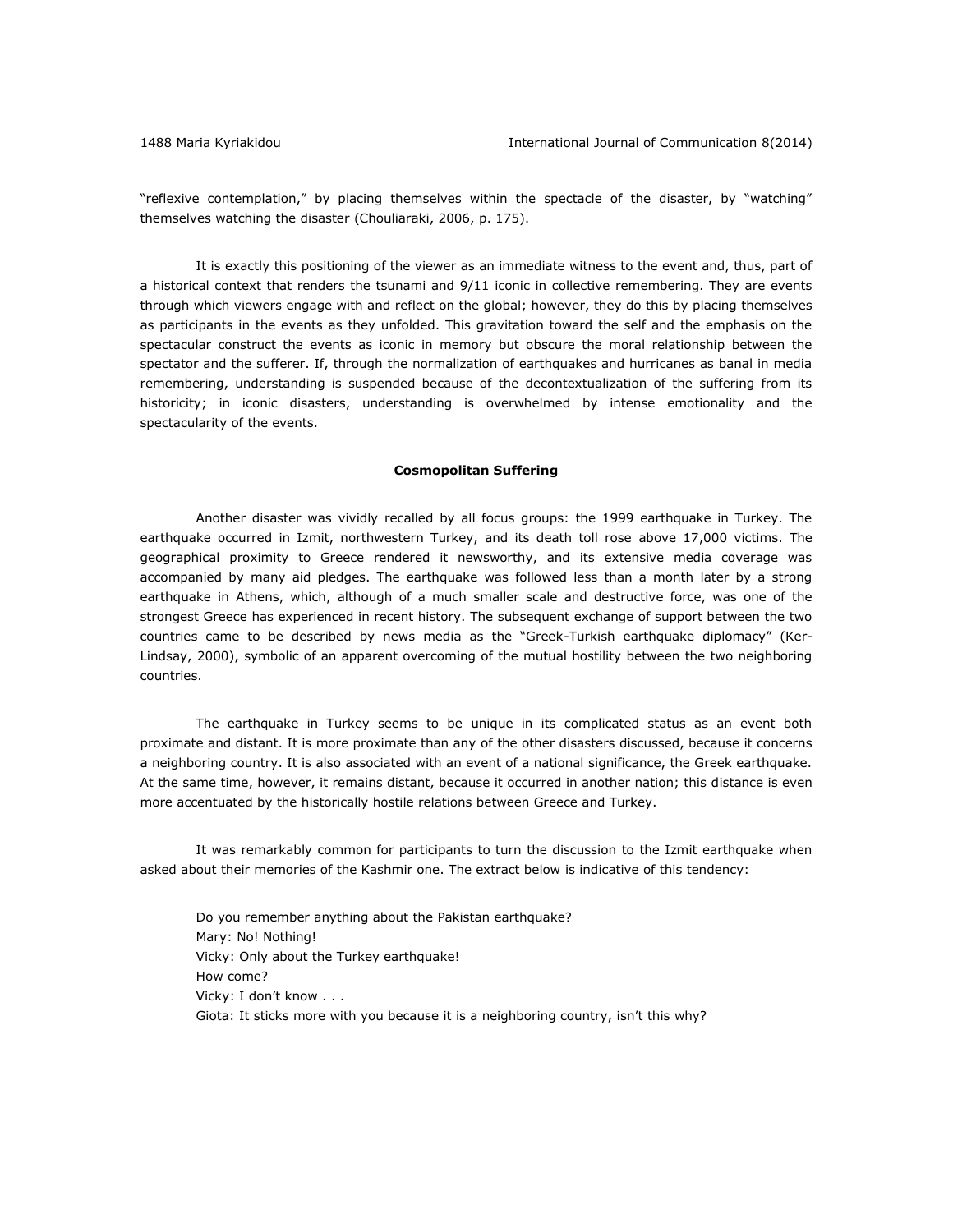Vicky: Maybe. Mary: About the Greeks that went there and helped, and there was talk about Greek-Turkish friendship and stuff. (Women, in their 20s, working class, Focus Group 7)

Two interrelated reasons can be seen as the basis for this predominance of the Turkish earthquake of 1999 in audience memory. First, due to its geographical proximity, it is described as more relevant and, therefore, more impressionable. Second, the disaster is attributed a symbolic significance, because of the occurrence of the Athens earthquake a short time later and the consecutive media and political discourse on disaster diplomacy between the two countries. Audiences seem to reproduce this discourse in their remembering of the events. As one participant put it:

Dimitra: What has stuck with me from that event, besides the Richters and stuff, is that we were constantly talking about the relationship between Greece and Turkey, that Greece had helped a lot. (Woman, age 54, middle class, Focus Group 5)

Unlike the disasters previously discussed, the Turkish earthquake is hardly remembered in terms of visual images of suffering, either in their template format discussed above or in specific visuals and reports, as in the case of the iconic disasters of the tsunami and 9/11. Rather, it seems that the Izmit earthquake of 1999 has become embedded in broader national and political discourses. It is not constructed merely as a disaster but rather as an event of political significance for the national community. At the same time, the earthquake was often referred to as an exemplary case of the compelling nature of mediated suffering and its alleged potential to connect people across geographical and cultural borders under the idea of a common humanity, as is evident in the following extract:

Litsa: I sent help to Turkey, after the earthquake in Turkey. Dina: Of course, it's a neighboring country! Litsa: And I'm saying that, because I think it's interesting. . . . I highlight the fact that it was in Turkey, because we are Christians, I don't know whether you can write this, they are . . . Popi: Muslims! Peni: Turks! Litsa: They were Turks! I mean, another religion and enemies, so to speak. But I didn't care about that, it didn't affect me. . . . I didn't care at all! The human being felt for the human being without caring about what and who they [the victims] are. (Women, in their 40s and 50s, working class Focus Group 2)

The Turkish earthquake is constructed as a "landmark" event (Halbwachs, 1992, p. 61) in viewers' collective memory, in the sense that it symbolizes the overcoming of national hostilities and individual prejudices in the face of human pain. At the same time, however, respondents distinctively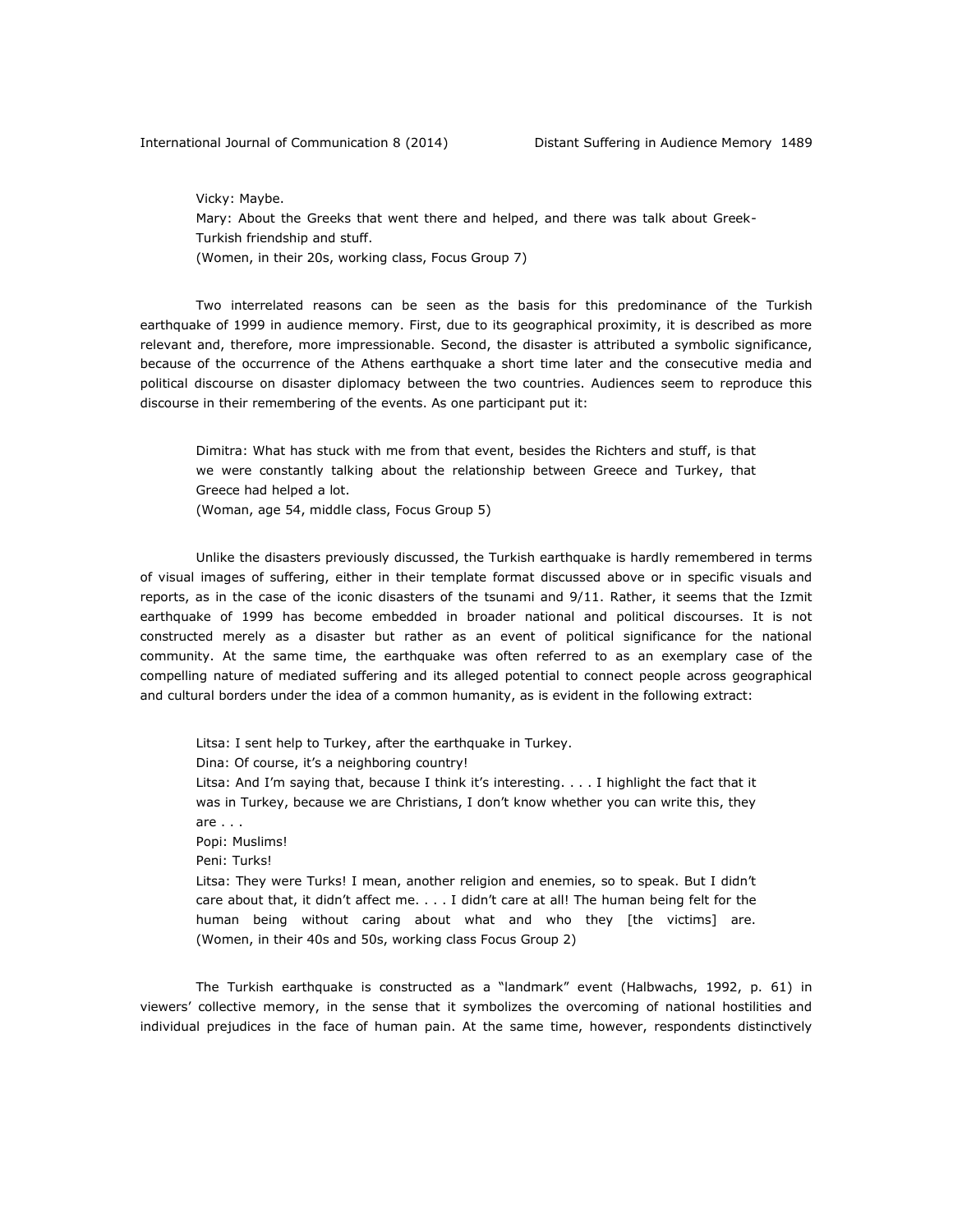position themselves as members of the national community when remembering the disaster. As such, they identify themselves in opposition to the Turkish victims, who are still defined as the "other," as "another religion," as the "enemy" even, to negate the significance of such categorizations when judged against the urgency of human pain. The recognition of boundaries of otherness goes hand-in-hand with the articulation of the discourse of a common humanity, by way of illustration of the "both/and" principle of cosmopolitan experience (Beck, 2006, p. 57), within which "there arises a space of overlapping but incompatible frames of reference and meanings" (Beck, 2002, p. 33).

The national context is used here as the "social framework of memory" (Halbwachs, 1992, p. 38), within which participants place themselves. The Izmit earthquake is attributed a meaning beyond its nature as a case of distant suffering; it is constructed through remembering as an incident of national significance and, therefore, of more immediate significance for viewers' lifeworlds. It becomes a "critical incident" in collective memory, because it constitutes a moment "by means of which people air, challenge and negotiate their own standards of action" (Zelizer, 1992, p. 4). The Turkish earthquake of 1999 is such a moment, during which audience members negotiate their moral agency vis-à-vis the suffering of distant others, in this case as members of a national community who are asked to overcome traditional hostilities to feel for the "enemy."

In this context, it appears that cosmopolitan connectivity as the reflective engagement with the distant other is only achieved in media remembering through the national framework. In the hierarchy of remembering that has been discussed here, the Turkish earthquake is the only event constructed as a landmark of moral connectivity among spectators and sufferers, where the viewers engage with the unfortunate both as the other and as a fellow human. The recognition of common humanity, in this case, is conditional on national recognition.

#### **Conclusion**

Media remembering, as the discursive reconstruction of viewers' memories of the suffering witnessed through the media, has been illustrated as a complex process at the intersection of the intertwined practices of remembering and forgetting. This process, it has been argued, constructs a moral hierarchy of suffering in collective memory. At the bottom of this hierarchy, many events reported as disasters, such as hurricanes and earthquakes, are *de-evented* in audience memory and are remembered in terms of media templates that characterize the reporting of similar disasters. In this case, the suffering of others is described as inevitable, expected, and, ultimately, banal. Fewer events are constructed as *iconic* in the practice of remembering. Despite viewers' intense emotional immersion in the scene of the disaster, however, or rather because of it, audience engagement in remembering these disasters shifts emphasis away from the suffering and toward the viewer's own emotions. Finally, the case of the earthquake in Izmit, Turkey, in 1999 tops the moral hierarchy of remembering distant suffering. It was constructed in viewers' memory as a moment of actual *cosmopolitan engagement* with the sufferers, whose otherness is recognized and acknowledged but overcome in the construction of the victims as subjects of moral concern and solidarity.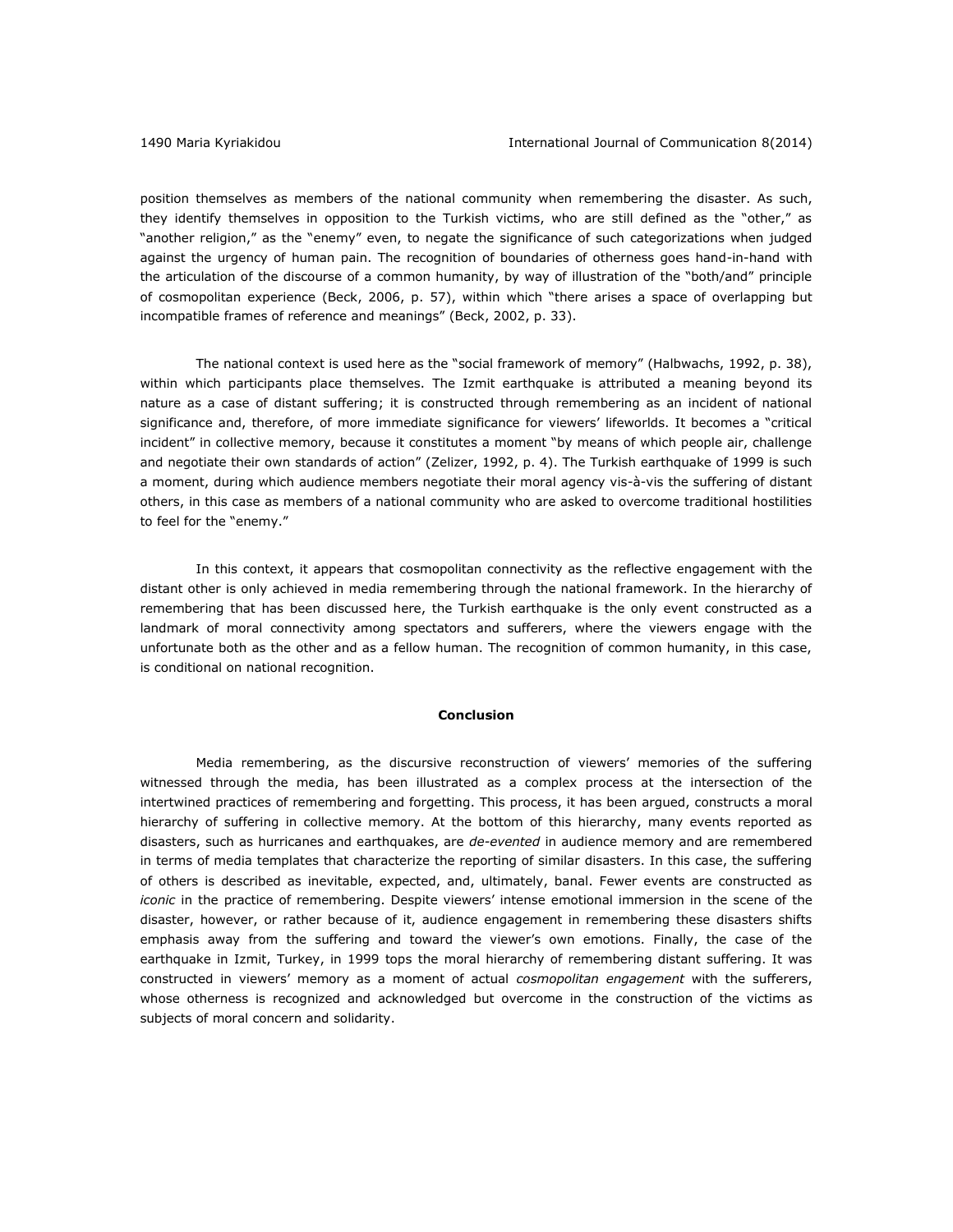The moral hierarchy of remembering distant suffering echoes in some respects the hierarchies of place and life in Western media reports of disasters. In a way similar to Chouliaraki's regimes of pity, the "banal remembering" of "ordinary" disasters and the "ecstatic remembering" of iconic disasters gravitate toward the personal emotions of the spectator and ultimately toward the imagination of a communitarian public. It is only in remembering the Turkish earthquake that Greek viewers come closer to a cosmopolitan disposition, where the sufferer is recognized both as other and as a cause for commitment, similar to the category of "emergency news" (Chouliaraki, 2006, 2008). Unlike this typology, however, identification with the Western victims was not the basis for the emotional involvement of the viewer with 9/11 and the Asian tsunami. What constructed these events as iconic was the sense of liveness and unmediated witnessing of the death of others. At the same time, cosmopolitan solidarity toward suffering victims, in this case of the victims of the Izmit earthquake, was expressed through a national framework of remembering. Exploring viewers' memories as an expression of their moral engagement with distant suffering indicates that they reproduce moral hierarchies of place and life similar to the ones constructed by the media, albeit in a non-straightforward way. These hierarchies reflect both predominant types of media reporting and, equally significantly, local and national frameworks of understanding.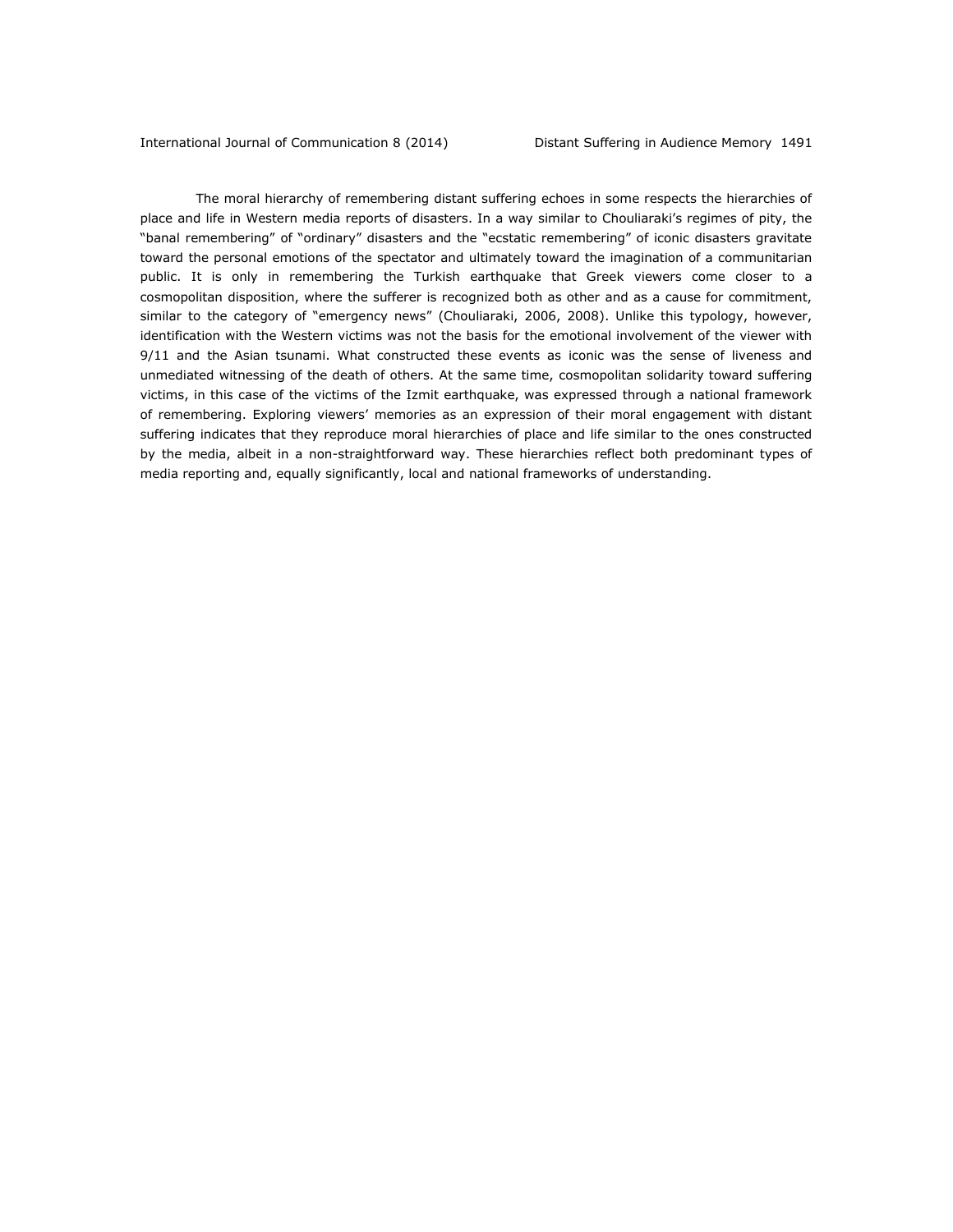1492 Maria Kyriakidou International Journal of Communication 8(2014)

## **References**

- Achugar, M. (2008). *What we remember: The construction of memory in military discourse.* Amsterdam, The Netherlands: John Benjamins.
- Adams, W. C. (1986). Whose lives count? TV coverage of natural disasters. *Journal of Communication, 36*(2), 113–122.
- Beck, U. (2002). The cosmopolitan society and its enemies. *Theory, Culture & Society, 19*(1–2), 17–44.
- Beck, U. (2006). *The cosmopolitan vision*. Cambridge, UK: Polity.
- Billig, M. (2002). *Talking of the royal family*. London, UK: Routledge.
- Calotychos, V. (2004). The beekeeper, the icon painter, family and friends: "November 17" and the end of Greek history. In A. Ross & K. Ross (Eds.), *Anti-americanism* (pp. 179–195). New York, NY: New York University Press.
- CARMA (2006). The CARMA report on Western media coverage of humanitarian disasters. CARMA, European Office. Retrieved from [http://www.imaging](http://www.imaging-famine.org/images/pdfs/carma_%20report.pdf)[famine.org/images/pdfs/carma\\_%20report.pdf](http://www.imaging-famine.org/images/pdfs/carma_%20report.pdf)

Chouliaraki, L. (2006). *The spectatorship of suffering*. London, UK: SAGE Publications.

- Chouliaraki, L. (2008). Symbolic power of transnational media: Managing the visibility of suffering. *Global Media and Communication, 4*(3), 329–351.
- Cohen, S. (2001). States of denial: Knowing about atrocities and suffering. Cambridge, UK: Polity.
- Edwards, D., & Potter, J. (1992). *Discursive psychology*. London, UK: SAGE Publications.
- Edwards, D., & Stokoe, E. H. (2004). Discursive psychology, focus group interviews and participants' categories. *British Journal of Developmental Psychology, 22*(4), 499–507.
- Fairclough, N. (1992). Discourse and text: Linguistic and intertextual analysis within discourse analysis. *Discourse Society, 3*(2), 193–217.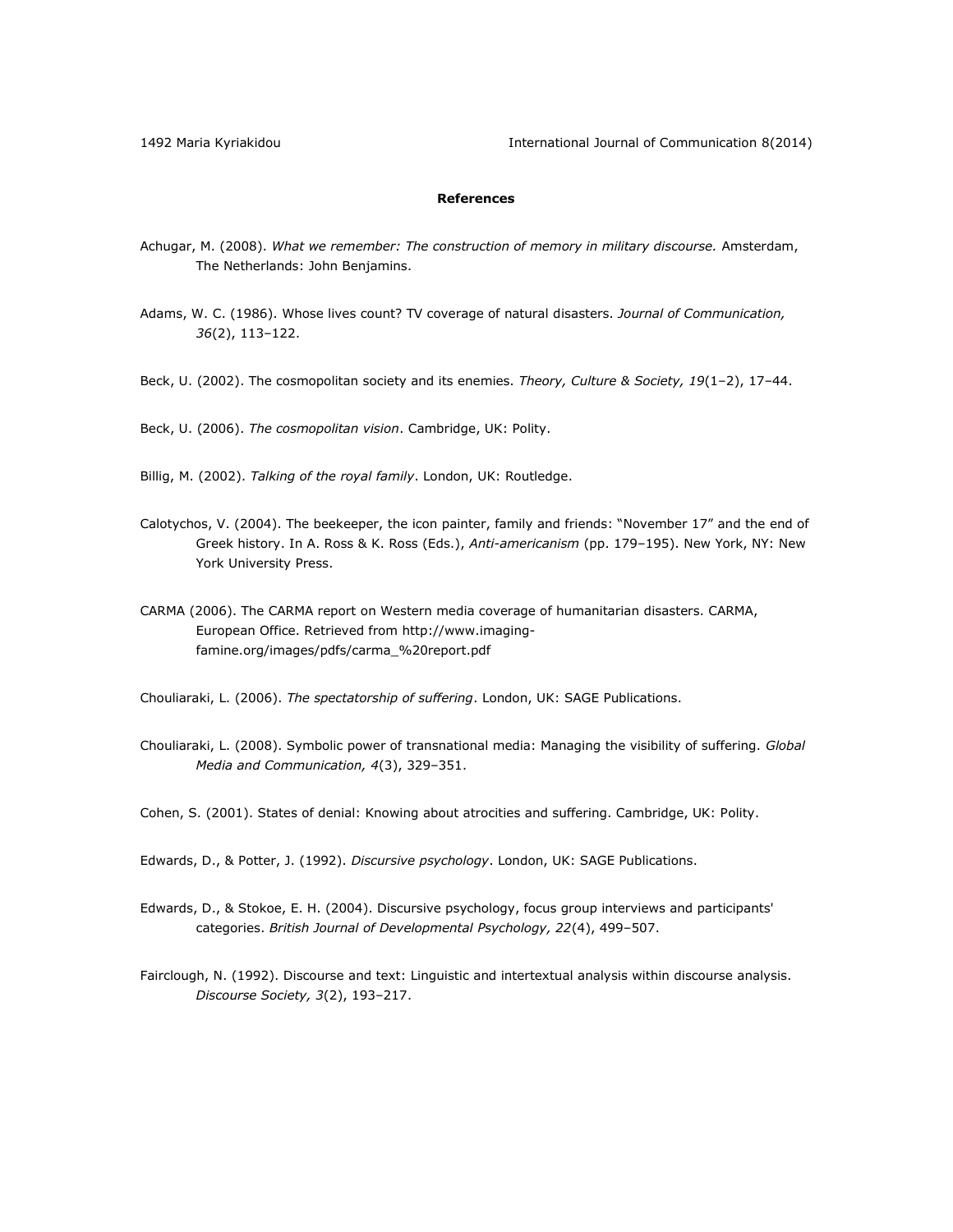Fairclough, N. (1995). *Media discourse.* London, UK: Arnold.

Fairclough, N. (2001). *Language and power.* Essex, UK: Pearson Education.

Galtung, J., & Ruge, M. H. (1965). The structure of foreign news the presentation of the Congo, Cuba and Cyprus crises in four Norwegian newspapers. *Journal of Peace Research, 2*(1), 64–90.

Garde-Hansen, J. (2011). *Media and memory*. Edinburgh, Scotland: Edinburgh University Press.

Halbwachs, M. (1992). *On collective memory*. Chicago, IL: University of Chicago Press.

- Höijer, B. (2004). The discourse of global compassion: The audience and the media reporting of human suffering. *Media, Culture & Society*, *26*(4), 513–531.
- Irwin-Zarecka, I. (1994). *Frames of remembrance: The dynamics of collective memory*. New Brunswick, NJ: Transaction Books.
- Joye, S. (2009). The hierarchy of global suffering: A critical discourse analysis of television news reporting on foreign natural disasters. *Journal of International Communication, 15*(2), 45–61.
- Kellner, D. (2003). September 11, spectacles of terror and media manipulation: A critique of jihadist and Bush media politics. *Logos, 2*(1), 86–102.
- Ker-Lindsay, J. (2000). Greek-Turkish rapprochement: The impact of disaster diplomacy? *Cambridge Review of International Affairs, 14*(1), 215–232.
- Kitzinger, J. (2000). Media templates: Patterns of association and the (re)construction of meaning over time. *Media, Culture & Society, 22*(1), 61–84.
- Levy, D., & Sznaider, N. (2002). Memory unbound: The Holocaust and the formation of cosmopolitan memory. *European Journal of Social Theory, 5*(1), 87–106.
- Levy, D., & Sznaider, N. (2006). *The Holocaust and memory in the global age*. Philadelphia, PA: Temple University Press.
- Livingstone, S. M. (1993). The rise and fall of audience research: An old story with a new ending. *Journal of Communication, 43*(4), 5–12.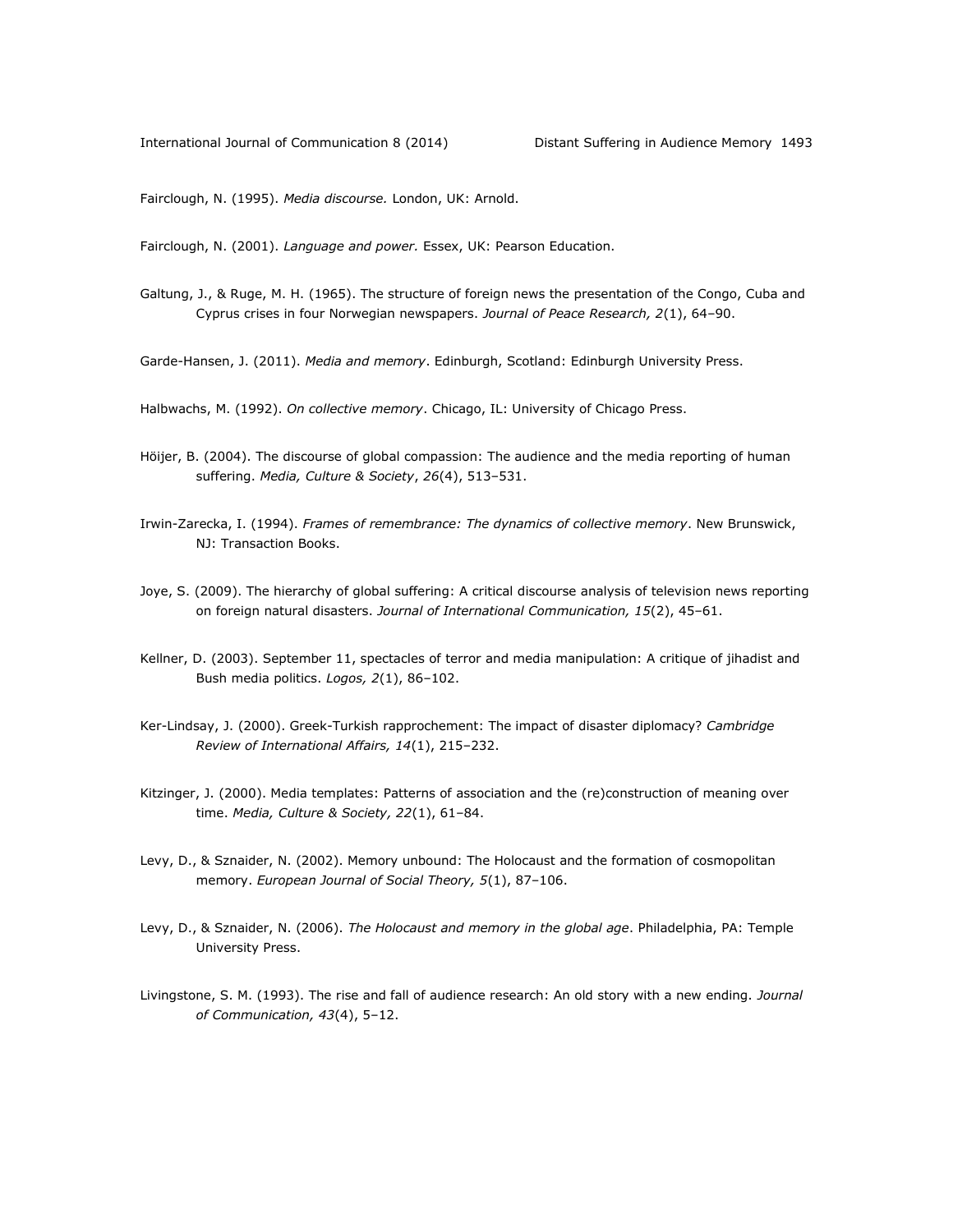Middleton, D. (1997). The social organization of conversational remembering: Experience as individual and collective concerns. *Mind, Culture, and Activity, 4*(2), 71-85.

Middleton, D., & Edwards, D. (1990). *Collective remembering*. London, UK: SAGE Publications.

- Moeller, S. D. (1999). Compassion fatigue: How the media sell disease, famine, war, and death. London, UK: Routledge.
- Pennebaker, J. W., & Banasik, B. L. (1997). On the creation and maintenance of collective memories: History as social psychology. In J. W. Pennebaker, D. Paez, & B. Rime (Eds.), *Collective memory of political events: Social psychological perspectives* (pp. 3–19). Mahwah, NJ: Lawrence Erlbaum.
- Sasson, T. (1995). *Crime talk: How citizens construct a social problem*. New York, NY: Transaction Publishers.
- Scott, M. (2014). The mediation of distant suffering: An empirical contribution beyond television news texts. *Media, Culture & Society, 36*(1), 3–19.
- Seu, I.B. (2010). Doing denial: Audiences' reactions to human rights appeals. *Discourse and Society, 21*(4), 438–457.
- Silverstone, R. (2007). *Media and morality: On the rise of the mediapolis*. Cambridge, UK: Polity.
- Singer, E., Endreny, P., & Glassman, M. B. (1991). Media coverage of disasters: Effect of geographic location. *Journalism & Mass Communication Quarterly, 68*(1–2), 48–58.
- Sontag, S. (2003). *Regarding the pain of others*. New York, NY: Farrar, Straus and Giroux.
- Sturken, M. (1997). Tangled memories: The Vietnam War, the AIDS epidemic, and the politics of remembering. Berkeley, CA: University of California Press.
- Sturken, M., & Cartwright, L. (2001). *Practices of looking: An introduction to visual culture*. Oxford, UK: Oxford University Press.

Tester, K. (2001). *Compassion, morality, and the media*. Buckingham, UK: Open University.

Van Dijck, J. (2007). *Mediated memories in the digital age*. Stanford, CA: Stanford University Press.